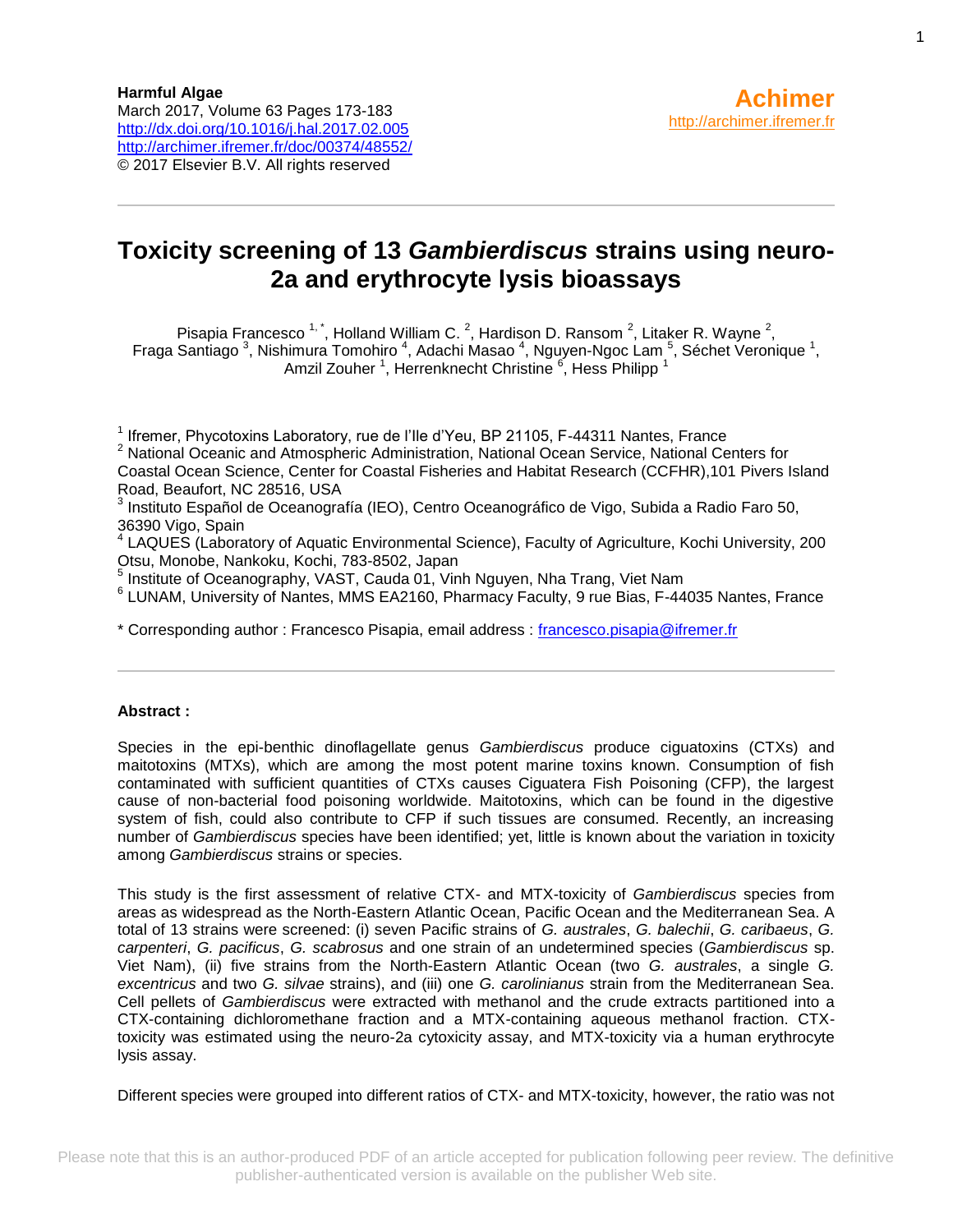related to the geographical origin of species (Atlantic, Mediterranean, Pacific). All strains showed MTXtoxicity, ranging from 1.5 to 86 pg MTX equivalents (eq) cell<sup>-1</sup>. All but one of the strains showed relatively low CTX-toxicity ranging from 0.6 to 50 fg CTX3C eq cell−1. The exception was the highly toxic *G. excentricus* strain from the Canary Islands, which produced 1426 fg CTX3C eq cell−1. As was true for CTX, the highest MTX-toxicity was also found in *G. excentricus*. Thus, the present study confirmed that at least one species from the Atlantic Ocean demonstrates similar toxicity as the most toxic strains from the Pacific, even if the metabolites in fish have so far been shown to be more toxic in the Pacific Ocean.

#### **Highlights**

► 13 strains of *Gambierdiscus* have been screened for CTX- and MTX-toxicity. ► *G. excentricus* is the most toxic species found so far in the Atlantic. ► Highest toxicity was observed in the slowest growing strain (*G. excentricus*). ► *G. excentricus* (Atlantic) showed similar CTX-toxicity as *G. polynesiensis*.

**Keywords** : Ciguatera fish poisoning, *Gambierdiscus*, Ciguatoxins, Maitotoxins, Neuro-2a assay, Erythrocyte lysis assay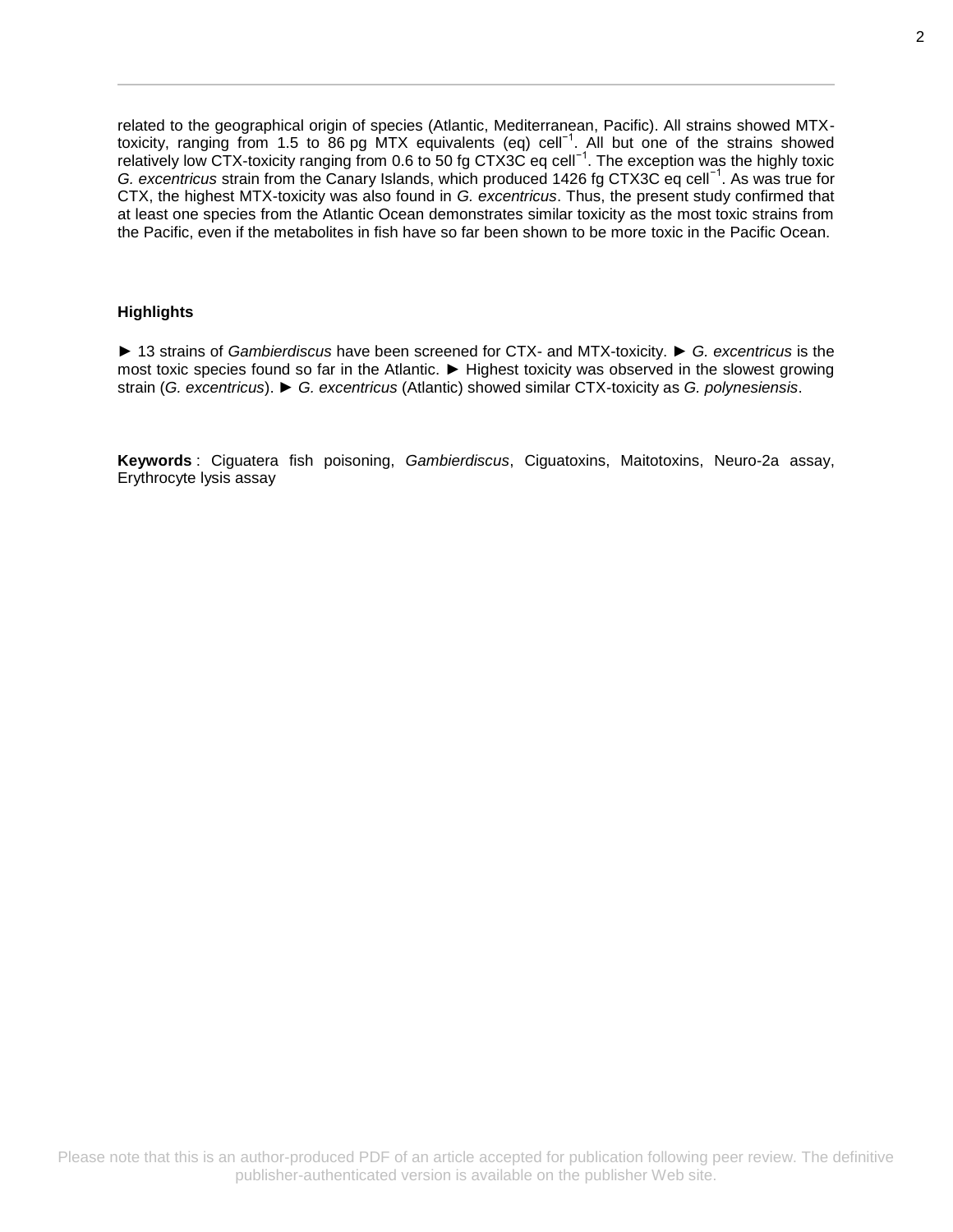## **1. Introduction**

Dinoflagellates in the genera *Gambierdiscus* and *Fukuyoa* produce ciguatoxins (CTXs) and maitotoxins (MTXs), cyclic polyether neurotoxins that rank in the top five most potent natural toxins isolated to date (Fusetani and Kem, 2009).

Ciguatoxins, like brevetoxins, bind voltage-gated sodium channels (VGSCs) at site 5 on the alpha-subunit causing an influx of  $Na<sup>+</sup>$  into affected cells that disrupts cellular function, especially in nerve cells (Benoit et al., 1986; Legrand et al., 1982; Lombet et al., 1987). Ciguatoxins are lipophilic and they could readily accumulate in the marine food chain reaching their highest concentration in fish, as hypothesized by Randall (1958), albeit with considerable lag-time between the bloom of *Gambierdiscus* sp. and CTX-related CFP outbreaks (Chateau-Degat et al., 2005). The genera *Gambierdiscus* and *Fukuyoa* are epibenthic and are found on many substrates including macro-algae, algal turfs, sea grasses and coral rubble (Parsons and Preskitt, 2007; Rains and Parsons, 2015) but they can also be found in near bottom plankton as shown using moored screens (Tester et al., 2014). Algal turfs appear to be very suitable substrates as support for *Gambierdiscus*, even when compared to macrophytes (Leaw et al., 2016). It is commonly assumed that the primary flux occurs from herbivorous grazers of such macro-algae to carnivorous fish (Ledreux et al., 2014), though other vectors such as crustaceans, echinoderms, and bivalves have been implicated (Kelly et al., 1992; Laurent et al., 2008; Roué et al., 2016; Silva et al., 2015). During this accumulation process CTXs are biotransformed, frequently resulting in metabolites of greater toxicities than the algal parent compounds (Lehane and Lewis, 2000). Certain *Gambierdiscus* species also produce other bioactive polyether compounds, such as gambierol (Cuypers et al., 2008; Satake et al., 1993a), gambieric acids (Nagai et al., 1993; Nagai et al., 1992) and gambierone (Rodríguez et al., 2015). The biological activity of gambierone is known to mimic that of CTX3C, although much lower in intensity, whereas the overall toxicity of gambierol and gambieric acids has yet to be characterized. The role, if any, of these three classes of compounds in causing CFP is unknown.

Maitotoxins are amphiphilic molecules that bind non-selective ion channels, causing an influx of  $Ca^{2+}$  that significantly raises intracellular  $Ca^{2+}$  levels. This is important since  $Ca^{2+}$  is one of the major signaling ions in the cell. The increased influx of the ion abnormally activates numerous biochemical pathways, including apoptosis, which disrupt the function of neuronal, muscular and red blood cells (Gusovsky and Daly, 1990; Ogura et al., 1984;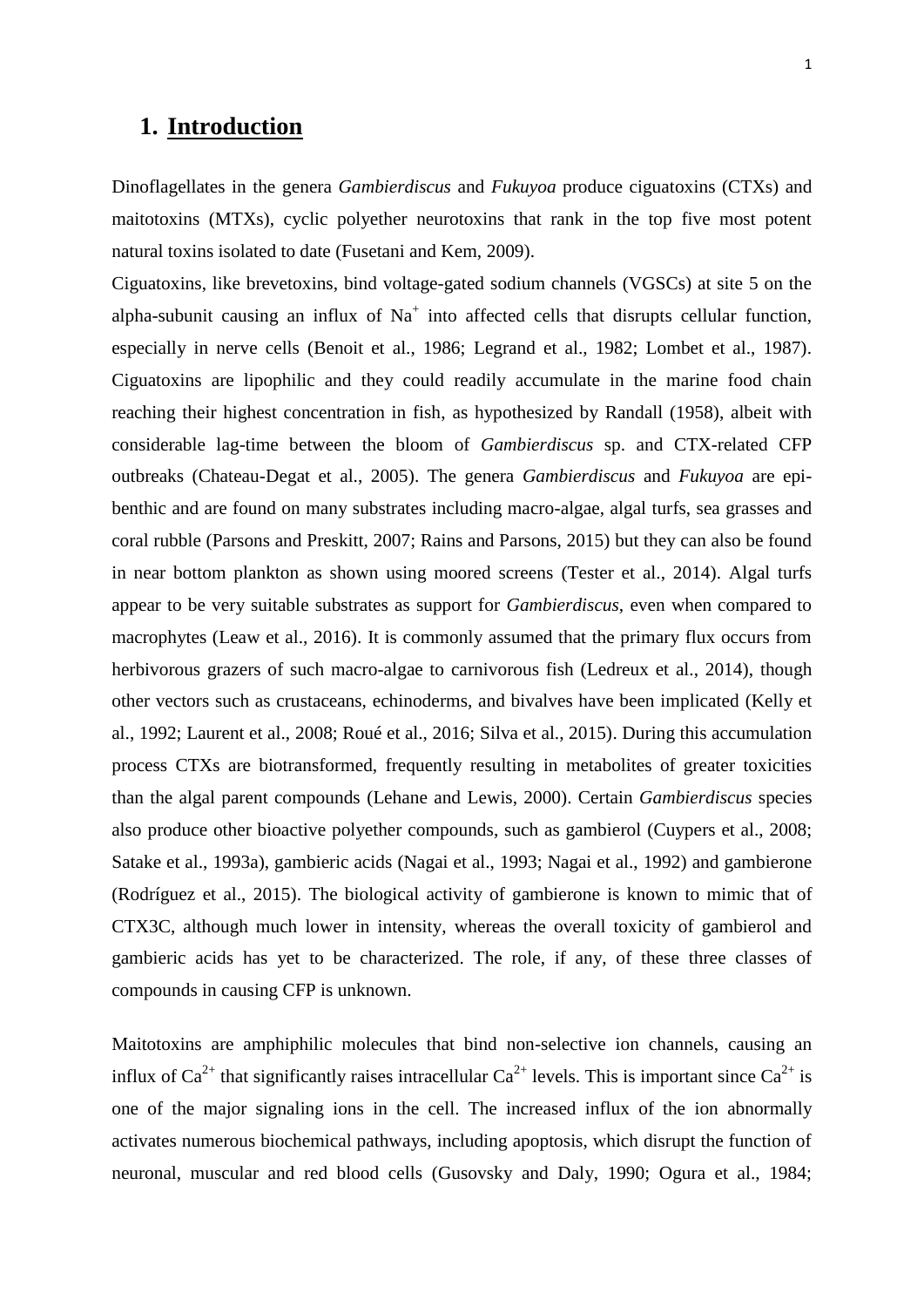Ohizumi and Kobayashi, 1990). Even though MTXs are more toxic than CTXs when injected intraperitoneally into mice, MTXs are less likely to be involved in causing Ciguatera Fish Poisoning (CFP) because of their low capacity to accumulate in fish flesh and their low oral potency as assessed in mice (Yasumoto et al., 1976). Still, a recent study by Kohli et al. (2014) suggests that MTX could accumulate in carnivorous fish (fed in controlled conditions with *Gambierdiscus*-inoculated herbivorous fish), particularly in their digestive tract and liver, and thus MTXs may potentially contribute to CFP. Also, the large diversity of symptoms of CFP observed in different oceans has been suggested to be related to different CTX profiles (Lewis, 2001) but may also potentially be related to differences in consumer habits, e.g. the consumption of the intestinal parts of fish (Gatti et al., 2008; Hamilton et al., 2010). Consequently, the role of MTXs in contributing to CFP still remains to be clarified, in particular whether such contribution may derive from contamination of fish fillets during dissection of ciguateric fish or only from the consumption of visceral tissues of ciguateric fish.

In addition to uncertainties regarding different toxin profiles and the routes of accumulation little is known about the degree to which toxicity varies among species. One reason this has proven challenging is that the taxonomy has only recently been sufficiently resolved to examine species-specific toxicity (Fraga and Rodríguez, 2014; Fraga et al., 2011; Fraga et al., 2016; Kretzschmar et al., 2016; Litaker et al., 2009; Nishimura et al., 2014; Smith et al., 2016). This taxonomic work includes the separation of the globular *Gambierdiscus* species into the genus *Fukuyoa* (Gómez et al., 2015).

The goal of this study was to characterize the relative toxicity of *Gambierdiscus* strains from the Pacific Ocean, the North-Eastern Atlantic Ocean and the Mediterranean Sea. A total of 13 strains were examined, representing ten known species and one strain for which species annotation is not yet complete (Table 1, section 2.2). Except two strains (CCMP1653 and the strain from Viet Nam), none of the strains studied had previously been shown to produce any known CTXs or MTXs. Hence, this study examined the strains with a targeted cellular bioassay approach to detect activity of hitherto undescribed analogs of CTXs and MTXs.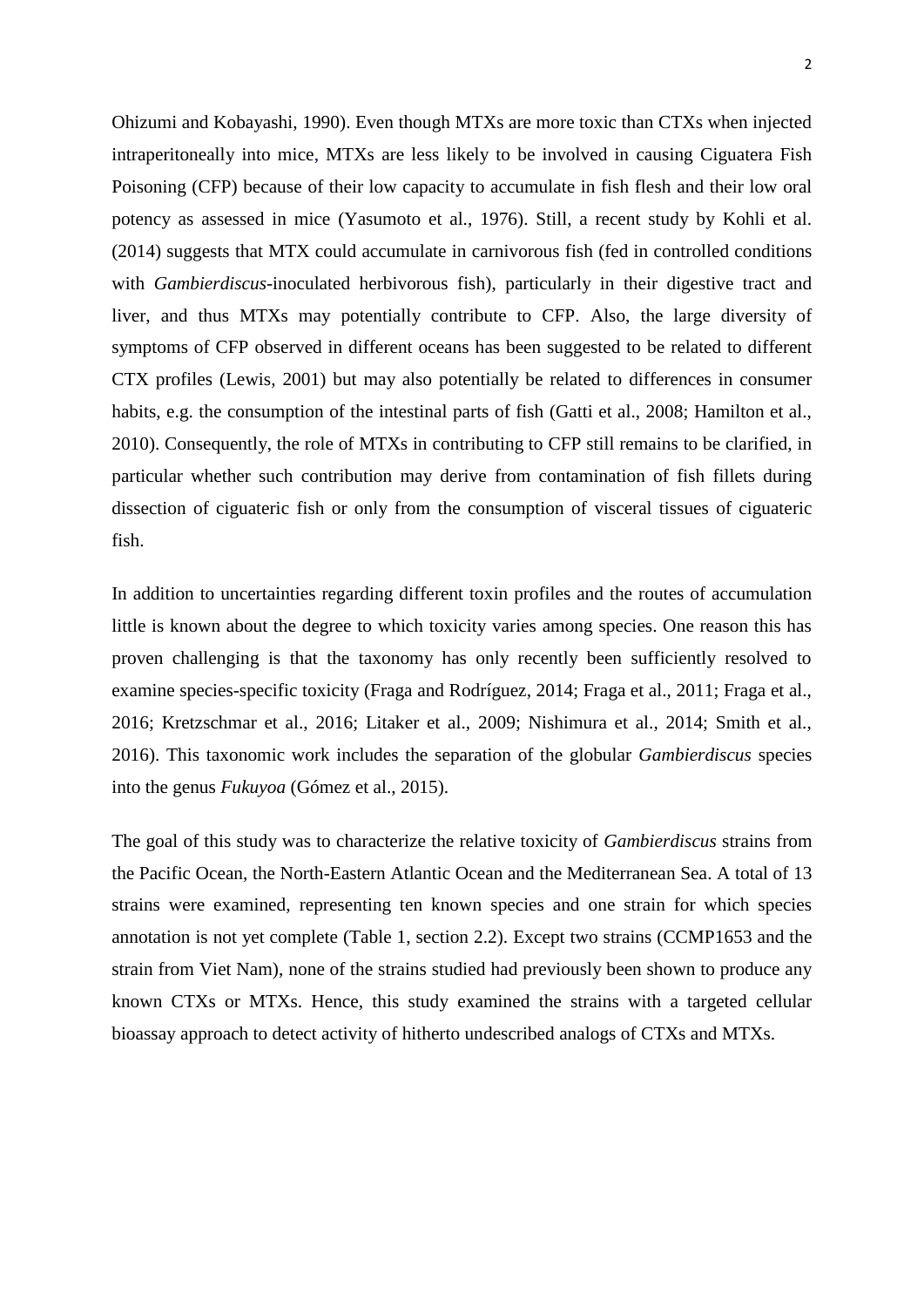## **2. Materials and Methods**

### **2.1. Reference toxins and chemicals**

CTX3C was kindly provided by Mireille Chinain (Institut Louis Malardé, Tahiti) and used as the reference standard for the neuroblastoma neuro-2a (N2a) cytotoxicity assay. MTX was purchased from Wako Chemicals USA, Inc. (Richmond, Virginia, USA) and used as the reference standard for the erythrocyte lysis assay (ELA). CTX3C was dissolved and stored in pure MeOH prior to utilization in the N2a assay. MTX was stored in MeOH: $H_2O$  (1:1, v/v), dried and re-dissolved in ELA buffer prior to utilization in the ELA. HPLC grade methanol and dichloromethane were purchased from Sigma Aldrich (St. Louis, Missouri, USA).

Eagle's Minimum Essential Medium (EMEM, ATCC® 30-2003) for culture of N2a cells was purchased from the American Type Culture Collection. The following additives to the N2a medium were purchased from Sigma Aldrich (St. Louis, Missouri, USA): sodium pyruvate, streptomycin, penicillin and fetal bovine serum. N2a assay reagents were also purchased from Sigma Aldrich: trypsin-(ethylenediaminetetraacetic acid) (trypsin-EDTA) and 3-(4,5 dimethylthiazol-2-yl)-2,5-diphenyl tetrazolium bromide (MTT). Saponin for the ELA was purchased from Sigma Aldrich (St. Louis, Missouri, USA).

### **2.2. Laboratory cultures of** *Gambierdiscus* **spp.**

The strains of *Gambierdiscus* which were examined in this study and their location of origin are listed in Table 1. Strains of *G. scabrosus* (Nishimura et al., 2014), *G. excentricus* (Fraga et al., 2011), *G. silvae* (Fraga and Rodríguez, 2014) and *G. balechii* (Fraga et al., 2016) all belong to recently described species. Molecular analysis of *Gambierdiscus* sp. Viet Nam, previously reported as *G. toxicus* Vietnam by Roeder et al. (2010), still needs to be completed, and hence it was not assigned to this species.

Culture experiments were conducted using a semi-continuous batch method at both the Phycotoxins laboratory at the French Research Institute for Exploitation of the Sea (IFREMER), Nantes, France and at the National Oceanic and Atmospheric Administration, Center for Coastal Fisheries and Habitat Research (CCFHR), Beaufort, NC, USA. Cell densities were maintained at levels to ensure the absence of nutrient or  $CO<sub>2</sub>$  limitation. At pH > 8.4 cells become progressively more CO<sup>2</sup> limited. Cells of *Gambierdiscus* were harvested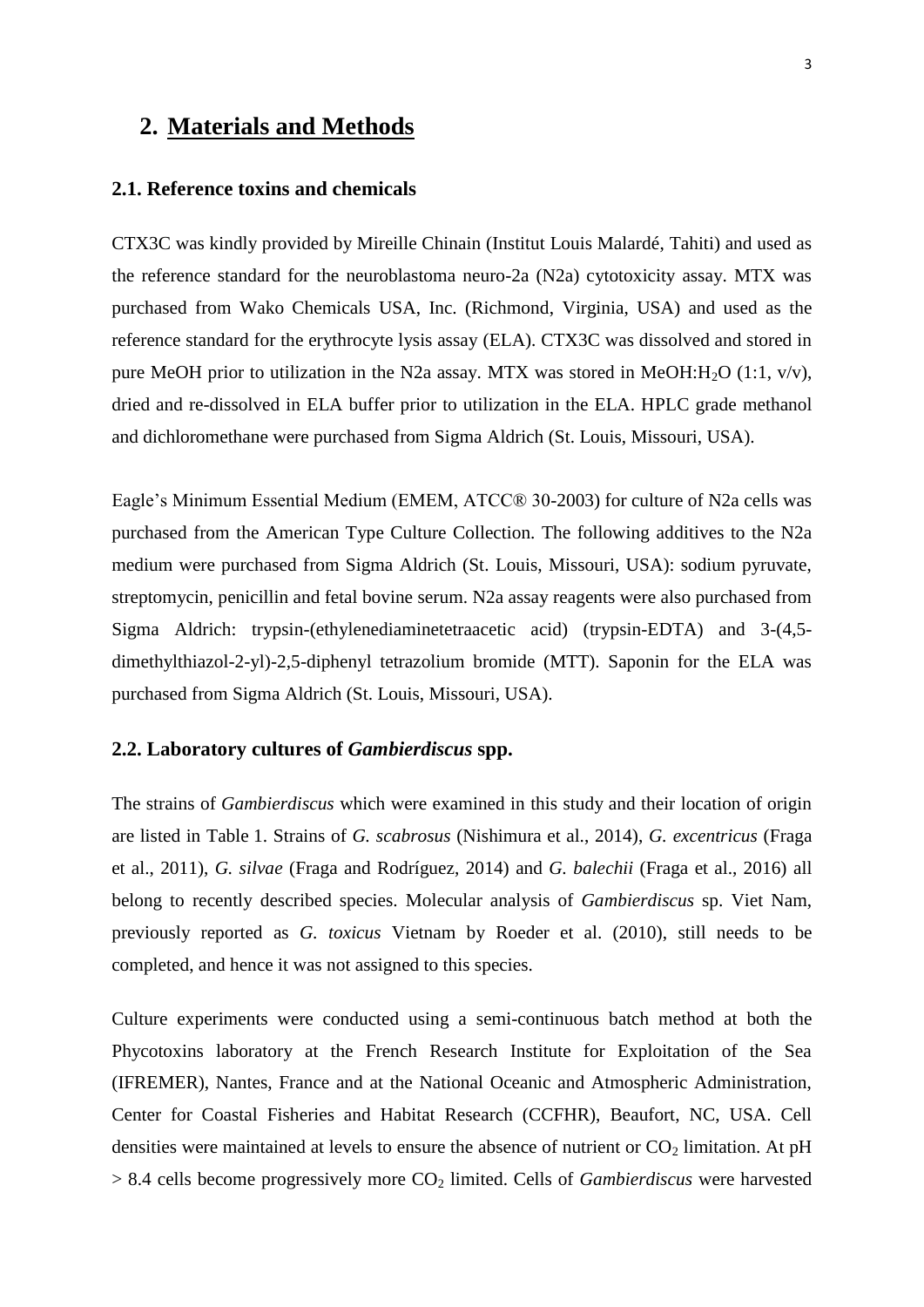in log phase growth. Slight differences in the experimental protocols necessitated by differences in the equipment available at each location are noted below (sections 2.2.1 and 2.2.2). As a control, *G. pacificus* CCMP1650 was grown in both laboratories to determine if growth rate and toxin values obtained in each laboratory were comparable.

#### *2.2.1. NOAA CCFHR laboratory (Beaufort, NC, USA)*

Four strains of *Gambierdiscus* (*G. caribaeus* Bill Hi Gam8, *G. carolinianus* Greece Gam2, *G. carpenteri* Pat Hi Jar7 Gam11 and *G. pacificus* CCMP1650) (Table 1) were grown in 75 cm<sup>2</sup> tissue culture flasks with vented caps (Falcon®, BD Biosciences, Bedford, MA, USA). Media consisted of 0.2 µm filtered Gulf Stream seawater (at a salinity of 33), vitamins and nutrients were added according to a modified K-medium protocol (Keller and Guillard, 1985; Keller et al., 1987). Phosphate was added in the form of Na<sub>2</sub> β-Glycerophosphoric Acid, 5-Hydrate at twice the concentration used for K-medium preparation. An EDTA-trace metal buffer system was used with the omission of copper as described by Hardison et al. (2012). The media was sterilized via microwave treatment as described in Keller et al. (1988). The culture pH was monitored (Thermo Orion 3 star pH meter, Ross ultra-combination pH electrode) to ensure pH range throughout experiments were between 8.1 and 8.4. This ensured the cells were not  $CO<sub>2</sub>$ -limited. Cultures were maintained in a Percival Scientific incubator (Boone, IA, USA) at 27°C, under full spectrum lights (Blue Max F20-T12, Full Spectrum Solutions, Mississippi, USA) with an incident photon flux density at 100 µmol photons  $m^{-2} s^{-1}$  and a daily light-dark cycle of 12h:12h light:dark (LD). Full spectrum light source was placed in illumination cassettes above the culture flasks. Flasks were randomly placed and the position was changed once a day in order to ensure a homogeneous exposure to light. When the culture reached  $\sim$ 1000-2000 cells mL<sup>-1</sup>, cells were first retained on a 20 µm sieve, washed with sterile seawater and collected by centrifugation (10 min, 1800 *g*, 20°C) in 50 mL Falcon tubes. Cell pellets were stored at -20°C until further extraction for toxicity screening.

### *2.2.2. IFREMER laboratory (Nantes, France)*

Ten strains of *Gambierdiscus* were cultured in 75 cm<sup>2</sup> culture flasks (Corning® CellBIND®, Grosseron SAS, Coueron, France): *G. australes* CCMP1653, VGO1178 and VGO1181, *G. excentricus* VGO791, *G. pacificus* CCMP1650, *G. scabrosus* KW070922\_1, *G. silvae* VGO1167 and VGO1180, *G. balechii* VGO917 and *Gambierdiscus* sp. Viet Nam (Table 1).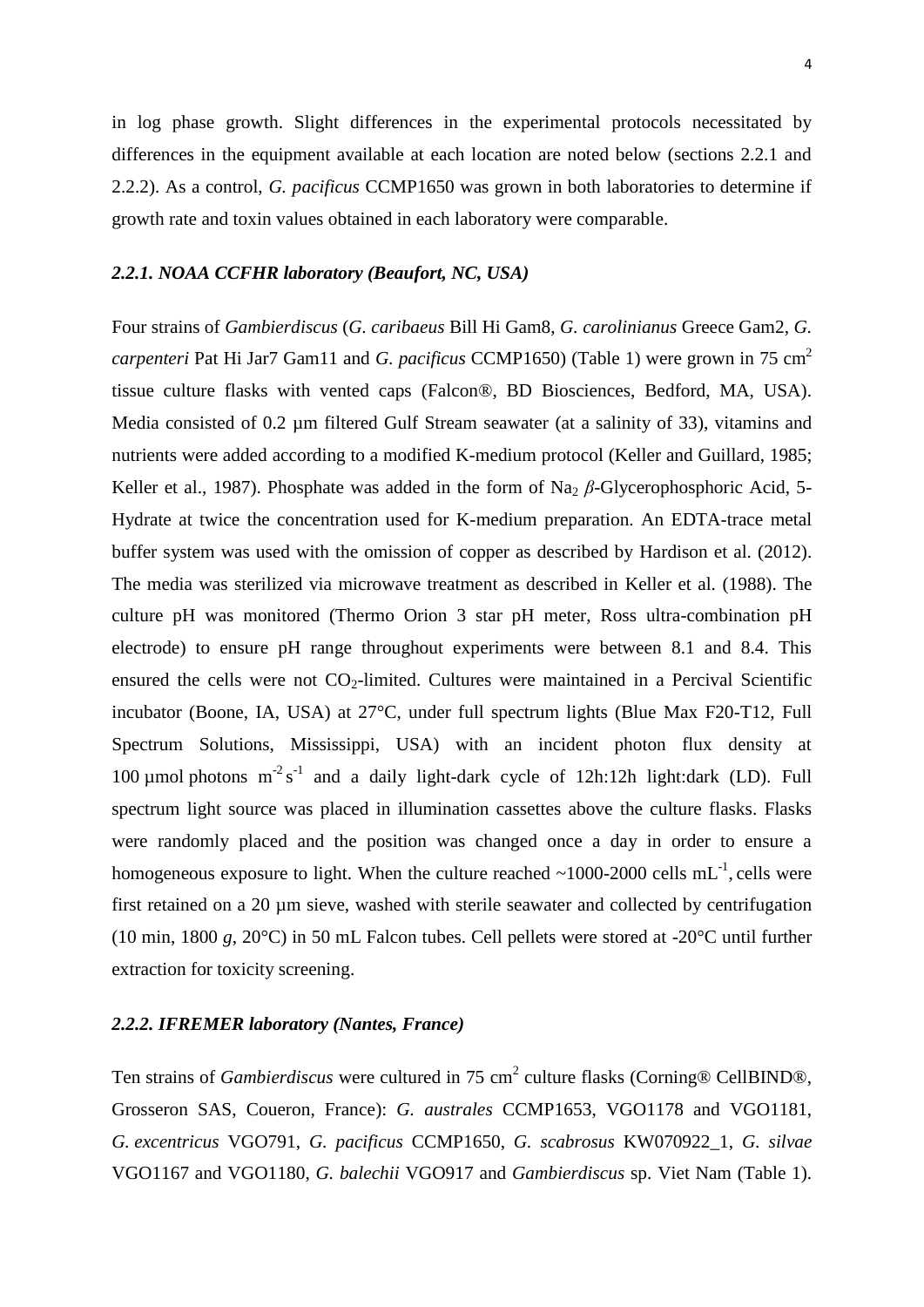Media consisted of filtered  $(0.2 \mu m)$  natural Mediterranean seawater (at a salinity of 33) enriched with L1 nutrients with the exception of silica (Guillard and Hargraves, 1993). Cultures were maintained in a growth chamber incubator (Binder KBW240, Binder GmbH, Tuttlingen, Germany) at 25°C, under the same light conditions described above. After three weeks of semi-continuous culture, cells were harvested by centrifugation (20 min, 3000 *g*, 4°C) in 50 mL Falcon tubes and cell pellets were stored at -20°C until further extraction for toxicity screening.

## **2.3. Maximum growth rate determination**

In order to determine the maximum growth rates during the exponential growth phase, *Gambierdiscus* cells were grown in semi-continuous batch cultures as previously described by Hardison et al. (2012). Briefly, all the cultures were acclimated to the culture conditions specific to each of the two laboratories (sections 2.2.1 and 2.2.2) for several months prior to experimentation. Cultures of *Gambierdiscus* cells were inoculated in 200 mL of culture medium at an initial concentration of  $\sim$ 100-200 cells mL<sup>-1</sup> and incubated at randomly determined sites in the incubator which were rotated daily. Cells were kept in the exponential growth phase as follows: cultures were transferred to new medium (1 to 10 dilution) when cell concentration reached  $\sim$ 1000-2000 cells mL<sup>-1</sup> and, thus, they never experienced nutrient or  $CO<sub>2</sub>$  limitation. An aliquot of culture was taken every 3-4 days during a period of 53-78 days ( $n = 13-15$  samplings, at least three generations) and analyzed for cell concentration (cells  $mL^{-1}$ ) and mean cellular biovolume (Estimated Spherical Volumes, ESV,  $\mu m^3$  cell<sup>-1</sup>) using a Multisizer<sup>TM</sup> 3 Coulter Counter<sup>®</sup> (Beckman Coulter, Georgia, USA) particle counter equipped with a 280 µm aperture tube and a 1 mL sample volume. The total volume of cells per liter of culture media (biovolume) was then calculated. Maximum growth rate ( $\mu_{max}$ , d<sup>-1</sup>) was the slope calculated by the linear regression of the natural logarithm of the biovolume versus time, after correcting for serial culture dilutions (Sunda and Hardison, 2007). SigmaPlot software (version 12.5) was used to calculate regression slopes and associated relative standard error and  $R^2$  values. Maximum growth rate ( $\mu_{max}$ , divisions day<sup>-1</sup>) was then calculated as follows:  $\mu_{\text{max}}$  (divisions day<sup>-1</sup>) =  $\mu_{\text{max}}$  (d<sup>-1</sup>) ln(2)<sup>-1</sup>.

## **2.4. Toxin extraction and liquid-liquid partitioning**

Cultures of each strain have been grown in three separate flasks. After the cells had been harvested in log phase growth, they were suspended in MeOH (30 mL per 1 million cells)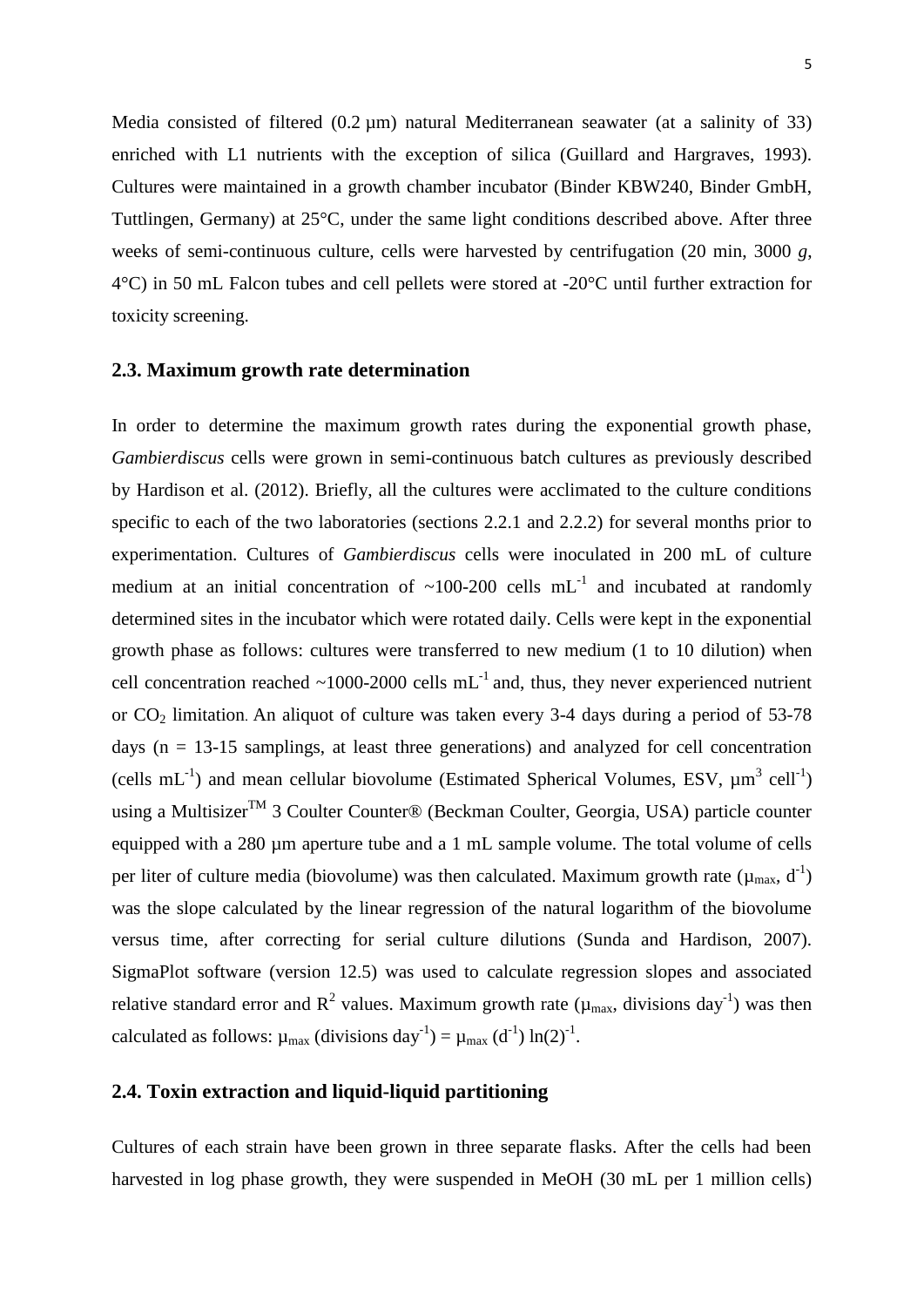and disrupted using sonication (CCFHR laboratory) or bead beating (IFREMER laboratory). Sonication was conducted twice for 1 min at 50% of total power (500 W) using a 3 mm diameter probe sonicator (Q-Sonica, Q700, Newtown, Connecticut USA). Grinding with the bead-mill was conducted twice for 30 min at a vibration frequency of 30 Hz using a mixer mill (Retsch MM400, Germany) with glass beads (0.25 g, diameter 250-500 μm) (Serive et al., 2012). Completeness of cell disruption was verified using light microscopy. Crude extracts (CEs) were blown dry under  $N_2$  gas at 40°C. The residue was suspended in MeOH:H<sub>2</sub>O (3:2,  $v/v$ ) (25 mL per 1 million cells) and partitioned twice with dichloromethane (DCM) (50 mL per 1 million cells) as previously described by Satake et al. (1993b). The lipophilic CTXs were partitioned into the DCM soluble fraction (DSF) while the amphiphilic MTXs were partitioned into the aqueous methanol (aq. MeOH) soluble fraction (MSF). Once the DSF and MSF fractions were isolated, they were blown dry under  $N_2$  gas at 40<sup>o</sup>C and stored at -20°C. Just prior to the bioassays, the dried DCM and aq. MeOH residues were redissolved in MeOH or MeOH: $H_2O$  (1:1, v/v), respectively. An aliquot of the hydrophilic fraction was then evaporated ( $N_2$  gas at 40°C) and stored at -20°C until use in the human erythrocyte lysis assay (ELA). Just prior to running the ELA the dried residue from the MSF fraction was dissolved in ELA buffer.

#### **2.5. Neuroblastoma neuro-2a assay**

The neuroblastoma neuro-2a (N2a) cell line is frequently used to estimate levels of CTXs in fish, shellfish or phytoplankton extracts (Pawlowiez et al., 2013). The N2a cytotoxicity assay developed by Manger et al. (1993) and modified by Dickey et al. (1999) was performed at CCFHR laboratory (Beaufort, NC, USA), with some modification (Hardison et al., 2016). Ciguatoxins do not induce N2a cell death, however, when N2a cells are pre-incubated with ouabain (O) and veratridine (V) they become highly sensitive to sodium channel activator toxins. Assays were set up so that the N2a cells are exposed to partially purified cell extracts with and without O and V. If cell death occurs in the samples without O and V it indicates the presence of a non-specific toxic compound other than a sodium channel activator. The details of the assay were as follows.

The N2a cell line was obtained from the American Type Culture Collection (ATCC, CCL 131). Neuro-2a cells were grown and maintained as described by Hardison et al. (2016). The assay was carried out in 96-well flat-bottom CELLCOAT® tissue culture plates with Poly-D-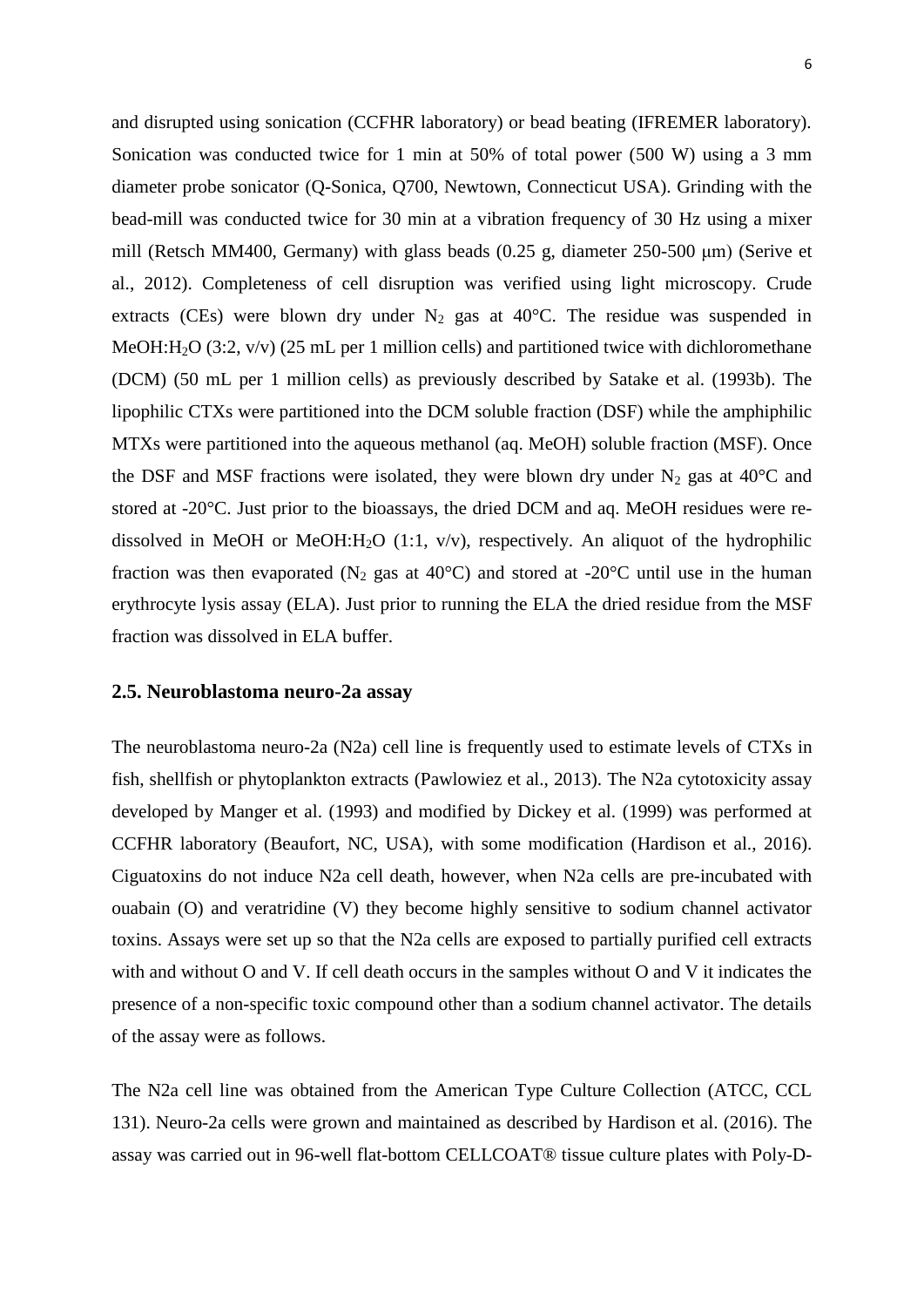Lysine coating (Greiner Bio-One, Kremsmünster, Austria). Plates were seeded with 30,000 N2a cells per well and were incubated for 24 h until they were >90% confluent at the bottom of each well. The CTX3C standard, controls and *Gambierdiscus* samples were added next and incubated for 24 h. The standard curve was added in presence of O/V (250 μM and 25 μM, respectively) at 50% cell viability to increase sensitivity and specificity to CTXs. The CTX3C standard curve for this assay ranged from 0.001 to 2,000 pg  $mL^{-1}$ . A sigmoidal doseresponse curve was plotted and an EC<sub>50</sub> of 1.66  $\pm$  0.16 (SD, n=12) pg CTX3C mL<sup>-1</sup> was calculated using GraphPad Prism 6.0 (Fig. S1) (Hardison et al., 2016). Controls included buffer wells to provide maximum survival estimates and wells with the addition of 1% MeOH (final concentration in well) to identify any cell mortality caused by the presence of MeOH used to dissolve the dried extracts. Half of the sample aliquots (1 μL additions) from each assay were processed in the presence of  $O/V$   $(O/V<sup>+</sup>)$  so they were directly comparable to the CTX3C standard curve. The other half was incubated without O/V (O/V) to identify nonspecific mortality caused by other compounds in the sample. Total well volume was 100 μL. No more than 500 *Gambierdiscus* cell equivalents were added to each well to avoid matrix effects or non-specific N2a cell death. Each of the three replicate samples was run in duplicate in the N2a assay. Cell viability was assessed after 24 h incubation using the quantitative colorimetric 3-(4,5-dimethylthiazol-2-yl)-2,5-diphenyl tetrazolium bromide (MTT) assay (Mosmann, 1983) using a FLUOstar® Omega microplate reader (BMG Labtech, Germany) at 544 nm. As the cells treated with O/V showed 50% of cell viability relative to control cells in solvent vehicle (1% MeOH in N2a medium), the viability of cells treated with CTX3C standard or algal extracts was estimated relative to  $O/V^+$  wells. Quantitation of CTX3C eq in the samples using the N2a assay was operated within a range from 20% to 80% N2a cell viability with respect to the  $O/V^+$  wells. The limit of quantification (80% N2a cell viability) was  $0.197 \pm 0.005$  (SD, n=12) ng CTX3C mL<sup>-1</sup>. When N2a cell viability was lower than 20%, a ten-fold dilution of the sample (in MeOH) was made. Extracts or strains showing activity with this assay will be referred to as "containing CTXs" or showing "CTX-toxicity", even though this is a simplification as other compounds may also show sodium specific activity using this model.

## **2.6. Erythrocyte lysis assay**

The erythrocyte lysis assay (ELA), developed by Eschbach et al. (2001) was performed at the CCFHR laboratory (Beaufort, NC, USA), with some modifications (Holland et al., 2013) to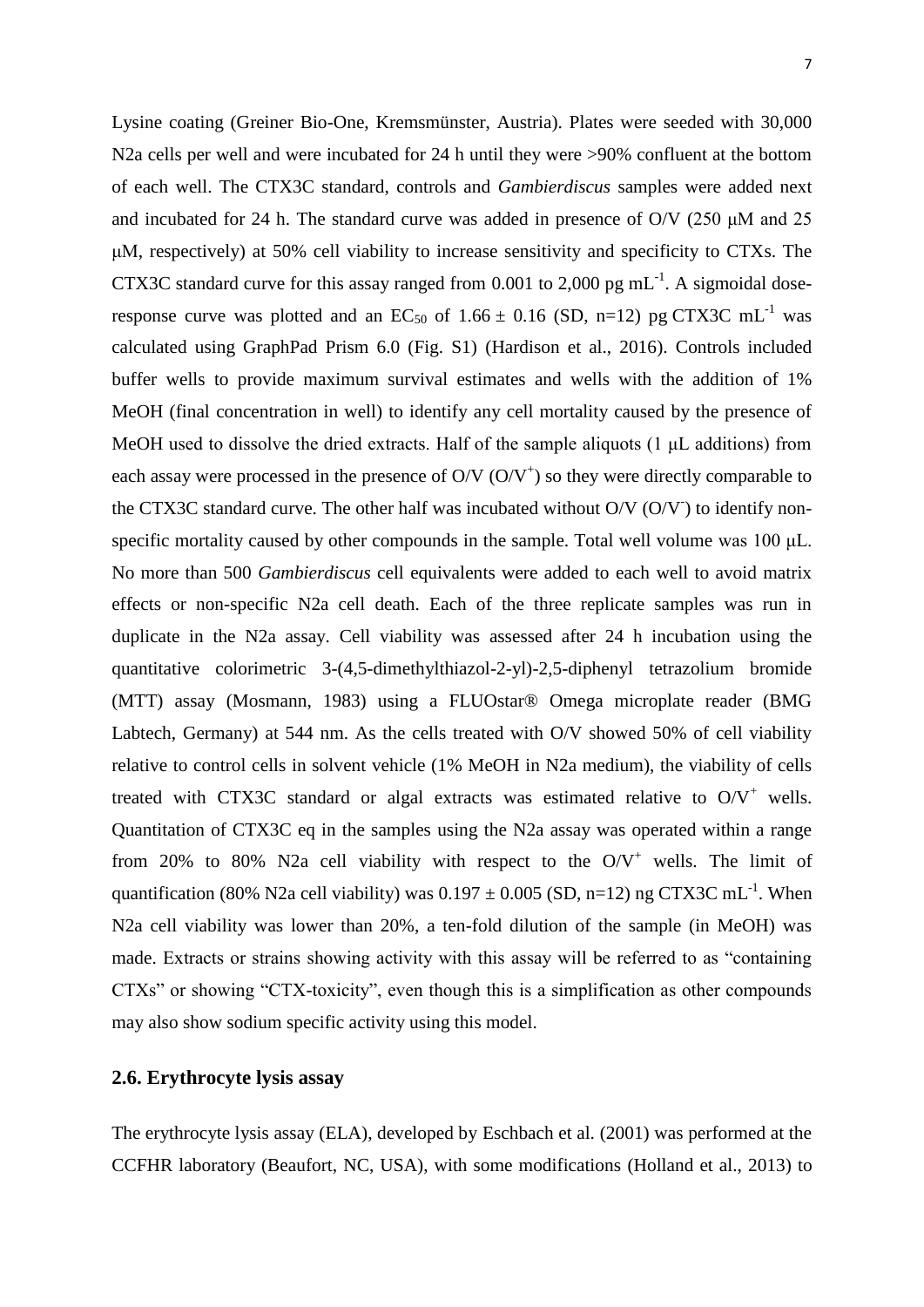estimate the hemolytic activity of *Gambierdiscus* strains. This assay is based on lysis of erythrocytes due to hemolytic compounds and subsequent photometrical determination of the released hemoglobin. In the context of marine dinoflagellates, the ELA has broadly been used on different red blood cell lines to detect hemolytic compounds from different microalgae such as *Alexandrium* (Tatters et al., 2012), *Karenia* (Tatters et al., 2010), *Ostreopsis* cf. *ovata*  (Nascimento et al., 2012a) and *Gambierdiscus* (Holland et al., 2013).

Human red blood cells (hRBCs) were obtained from the Red Cross (Durham, North Carolina, USA). The hRBCs treated with saponin provided the maximal hemolysis (100% lysis) used to normalize the hemolytic activity of MTX standard or the diluted algal extracts. The hRBCs incubated solely in ELA buffer served as negative control (0% lysis). Details of how the assay was performed can be found in Holland et al. (2013). The 8-point MTX standard curve for this assay ranged from 0.0002 to 2,000 ng  $mL^{-1}$  using purified MTX from Wako Chemicals USA, Inc. (Richmond Virginia, USA). Four replicate wells were used for each of the eight concentrations. A sigmoidal dose-response curve was plotted and an EC<sub>50</sub> of 14.2  $\pm$ 3.3 (SD, n=4) ng MTX mL<sup>-1</sup> was calculated using GraphPad Prism 6.0 (Fig. S2). The minimum hemolytic activity observed was  $1.51 \pm 0.39$  (SD, n=4) % hemolysis when hRCBs were exposed to 1.0 ng MTX mL<sup>-1</sup>. For each *Gambierdiscus* MSF sample, six dilutions were tested and three replicate wells for each dilution were run. Sigmoidal dose-response curves were plotted and  $EC_{50}$  values (cell eq mL<sup>-1</sup>) were calculated for each strain using GraphPad Prism 6.0. Quantitation of MTX eq in the samples using the ELA was operated converting EC<sub>50</sub> values (cell eq mL<sup>-1</sup>) for each strain into toxin equivalent per cell (pg MTX eq cell<sup>-1</sup>) taking into account the  $EC_{50}$  value obtained from the MTX standard curve. Erythrocyte lysis was assessed after 24h incubation at 4°C using a FLUOstar® Omega microplate reader (BMG Labtech, Germany) at 415 nm. Extracts or strains showing activity with this assay will be referred to as "containing MTXs" or showing "MTX-toxicity", even though this is a simplification as other compounds may also show hemolytic activity using this model.

#### **2.7. Statistical analysis**

Statistical analysis was performed using RStudio (Version 0.99.903) (http://www.rstudio.com) utilizing the R statistical language version 3.3.1 (https://www.Rproject.org).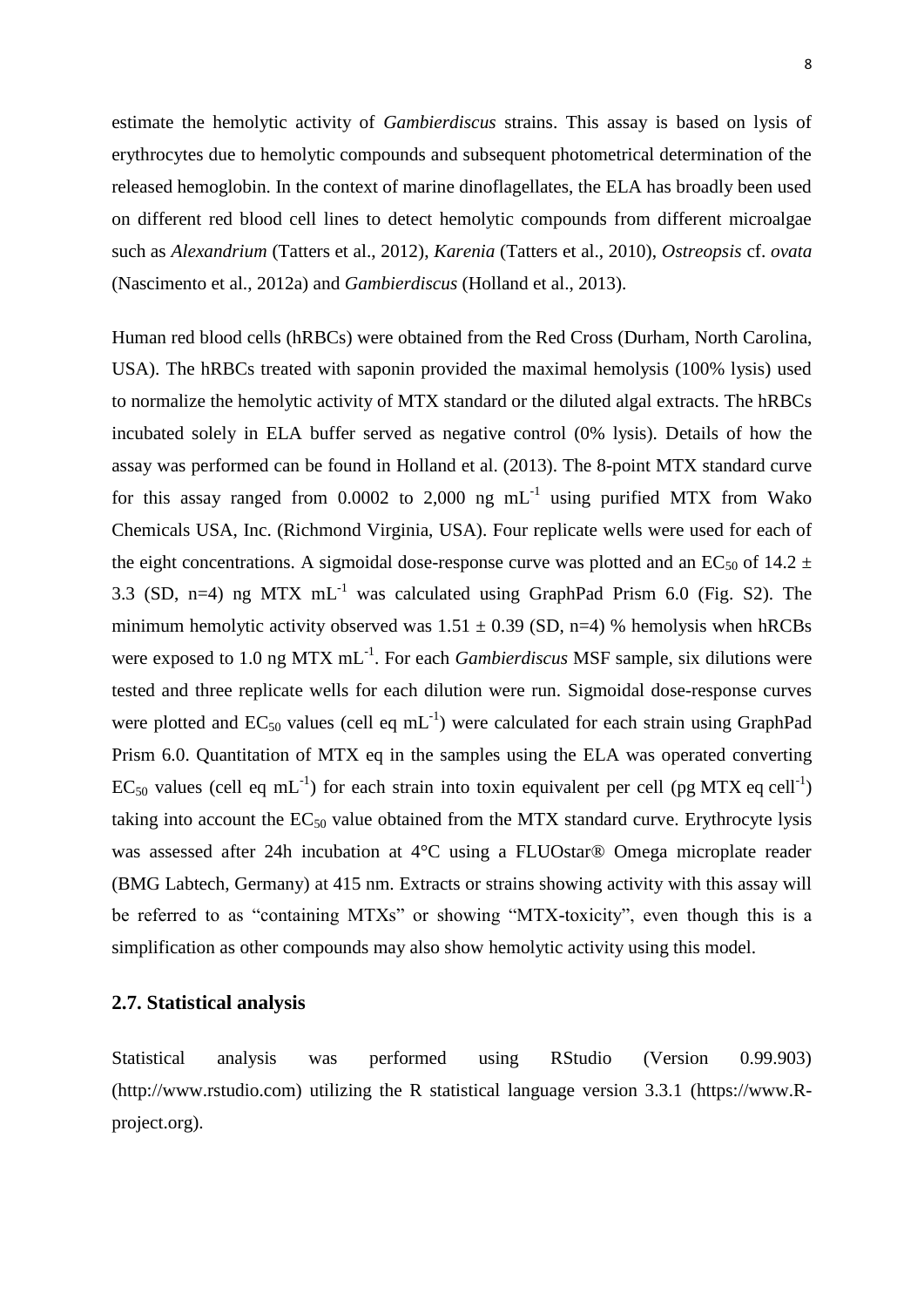Multiple and linear regression models were obtained using basic functions in R on a data matrix including all qualitative information and quantitative values measured for each replicate on all strains. This corresponded to 42 observations of 7 variables [origin, laboratory, species,  $\mu_{\text{max}}$  (divisions day<sup>-1</sup>), biovolume (ESV,  $\mu$ m<sup>3</sup> cell<sup>-1</sup>), fg CTX3C eq cell<sup>-1</sup> (DSF) and pg MTX eq cell<sup>-1</sup> (MSF)]. For comparison purpose, the same analyses were performed on the same data matrix with the outlier strain (*G. excentricus* VGO791) excluded, which allowed for showing consistent correlations.

Unsupervised clustering of the strains based on the mean centered and normalized values of biovolume (ESV,  $\mu$ m<sup>3</sup> cell<sup>-1</sup>), fg CTX3C eq cell<sup>-1</sup> (DSF) and pg MTX eq cell<sup>-1</sup> (MSF) was performed by 1) calculating the distance matrix between each observation (strain) using the Euclidean distance 2) executing a hierarchical cluster analysis using the Ward's minimum variance method. The result was displayed as a cluster dendrogram, one replicate of *Gambierdiscus* sp. Viet Nam being excluded for this analysis as it presented very dissimilar results to other two replicates.

## **3. Results**

### **3.1. Maximum growth rates and cellular biovolumes**

Maximum growth rates  $(\mu_{max})$  of *Gambierdiscus* in culture ranged from 0.099 to 0.244 divisions day<sup>-1</sup>, depending on the strain (Table 2). The slowest growing strains were *G. excentricus* VGO791 and *G. balechii* VGO917 (IFREMER laboratory conditions), while the fastest growth was observed for *G. pacificus* CCMP1650 (CCFHR laboratory conditions).

Interestingly, *G. excentricus* VGO791, which was the slowest growing strain, had the largest cellular biovolume (Table 2). *G. pacificus* (CCMP1650), the species with the smallest biovolume (3.8-fold < *G. excentricus*) was the fastest growing species (Table 2). Notwithstanding, overall the correlation was poor between growth rate and cellular volume, e.g. *G. balechii* had a similar growth rate as *G. excentricus* but a substantially smaller cellular biovolume. The overall low growth rates  $(< 0.5$  divisions day<sup>-1</sup>) observed in this study are consistent with those previously reported in the literature (Kibler et al., 2012; Litaker et al., *submitted to PLoS One on Feb 2017*; Xu et al., 2016; Yoshimatsu et al., 2014). If a comparison could be made, it can be concluded that, in the present study, *Gambierdiscus*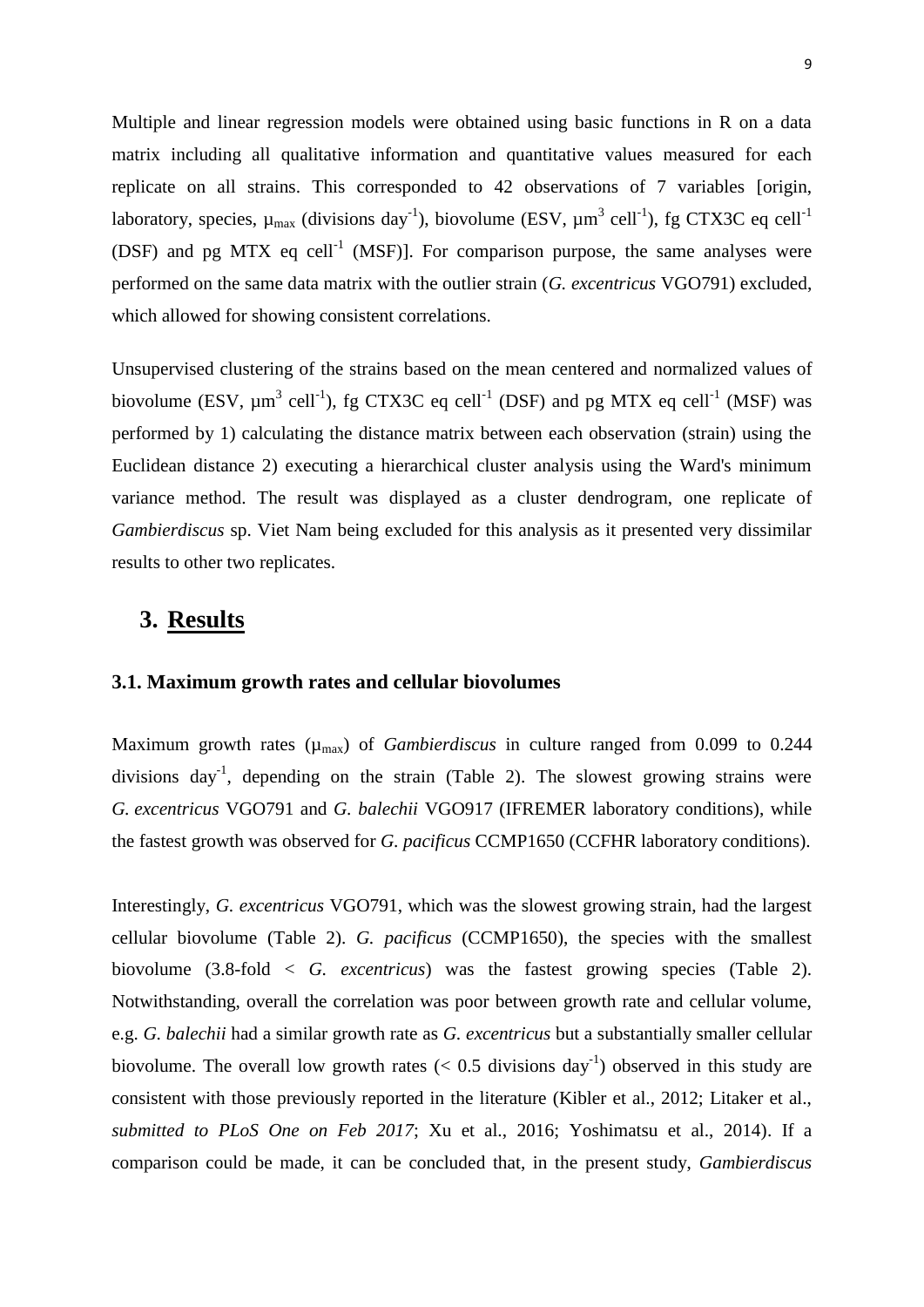strains behaved as slow-growers when cultured under CCHFR and IFREMER laboratory conditions, with  $\mu_{\text{max}} < 0.25$  divisions day<sup>-1</sup>, which appeared similarly low or somewhat lower than those reported in other studies.

#### **3.2. Screening of DSF toxicity using the neuro-2a assay**

Figure S1 shows the sigmoidal dose-response curve of CTX3C standard on the neuro-2a assay (Hardison et al., 2016).

For each strain, both dichloromethane soluble fraction (DSF, a fraction expected to contain CTXs) and the corresponding crude extract (CE) were tested on the neuro-2a assay. All DSFs tested were found to enhance the ouabain/veratridine (O/V) mediated cell mortalities consistent with CTX activation of voltage-gated sodium channels (VGSCs). There was no enhanced mortality without addition of O/V, indicating absence of non-specific toxicity after the initial purification step. In contrast, CEs showed substantial non-specific mortality (cell death in absence of O/V), indicating the presence of bioactive compounds other than VGSC activators such as MTXs or other toxic algal compounds. Thus, the quantitative estimation of CTXs was only possible in DSFs. Results were expressed in CTX3C equivalents (eq) per cell (Fig. 1).

Only the one *G. excentricus* (VGO791) strain examined from the Canary Islands exhibited a high level of CTX-type toxicity, i.e. 1,426 fg CTX3C eq cell<sup>-1</sup>. The CTX content for all the other strains examined fell into the range of 0.6-40.8 fg CTX3C cell<sup>-1</sup> (Fig. 1).

Among the Pacific strains examined in this study, the Vietnamese strain, representing an as of yet undescribed species, showed the highest N2a cytotoxicity followed by the Japanese *G. scabrosus* strain. The two *G. silvae* strains showed low CTX-type toxicity equivalent to that of *G. pacificus*, i.e. around 10 fg CTX3C eq cell<sup>-1</sup>. The Mediterranean strain of *G. carolinianus* showed background levels of CTX-type activity ( $\lt$  4 fg CTX3C eq cell<sup>-1</sup>) similar to the Pacific *G. caribaeus*, *G. carpenteri* and *G. australes* strains. Interestingly, *G. australes* strains originating either from the Pacific or the North-Eastern Atlantic Oceans, showed similar CTX-type activity (Fig. 1).

The strain of *G. pacificus* (CCMP1650) from French Polynesia showed similar levels of CTX-toxicity in cultures from both IFREMER and CCFHR, despite the differences in culture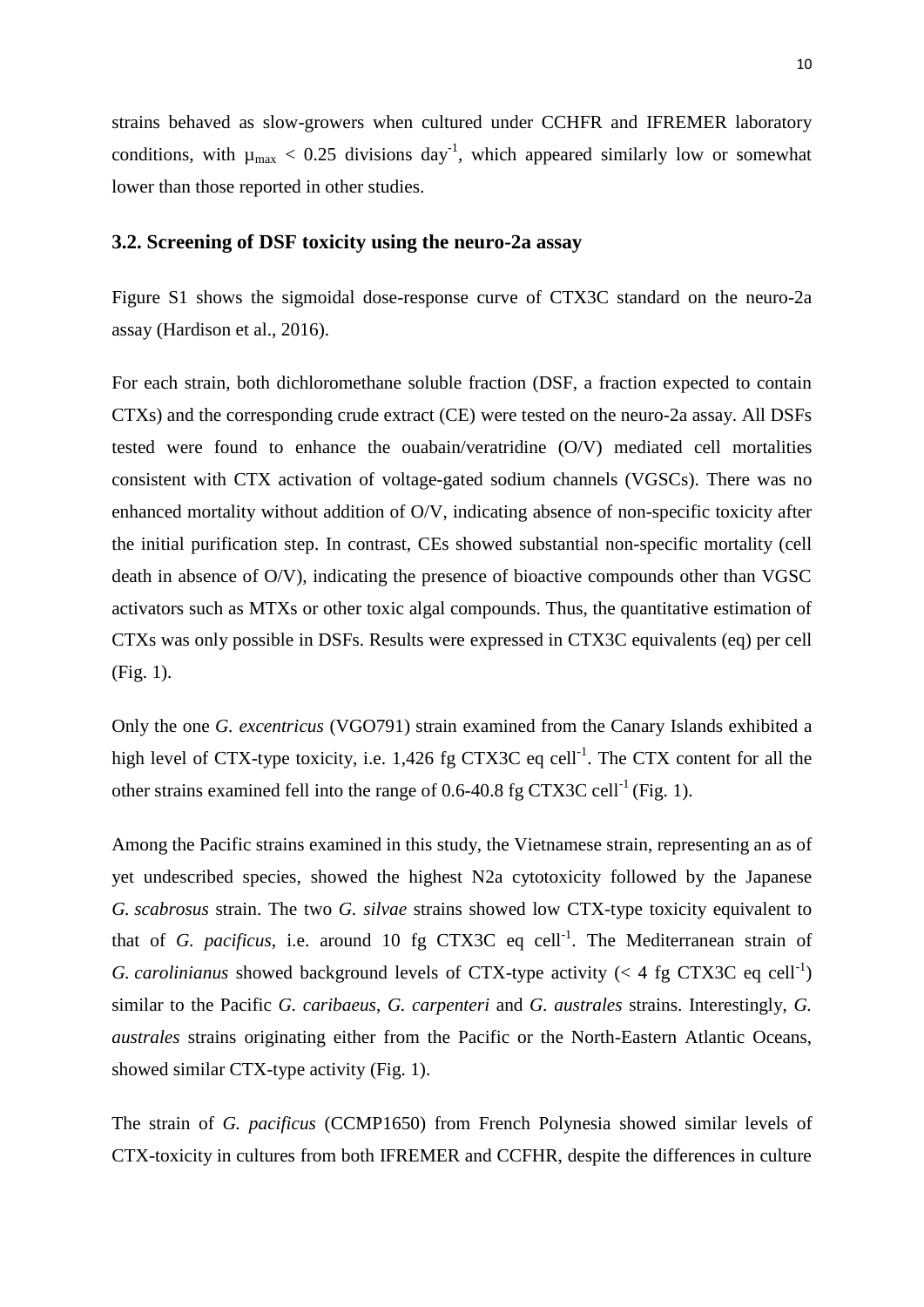conditions and extraction procedure (Table 2). Thus, the differences in culture and extraction techniques between the two laboratories appear to not have affected the results.

#### **3.3. Screening of MSF toxicity using the erythrocyte lysis assay**

Figure S2 shows the sigmoidal dose-response curve of MTX standard on the human erythrocyte lysis assay (ELA).

Figure 2 shows the MTX-type activity of the 13 strains of *Gambierdiscus* evaluated using the ELA. The strain of *G. excentricus* exhibited the highest hemolytic activity, followed by the Vietnamese strain. The Mediterranean strain of *G. carolinianus* was intermediate and about 5-fold more toxic than the two Atlantic strains of *G. silvae.* The Japanese strain of *G. scabrosus* showed the lowest hemolytic activity among all the strains tested in this study. Also, *G. australes*, *G. caribaeus*, and *G. carpenteri* species showed low MTX-type activity. Interestingly, among the latter ones, *G. australes* strains, originating either from Pacific or the North-Eastern Atlantic Oceans, showed the same MTX-type activity. Overall, though variable, all strains tested showed measurable MTX-toxicity.

As in the evaluation of CTX3C equivalent toxicity, *G. pacificus* (CCMP1650) showed similar levels of MTX-toxicity in cultures from both IFREMER and CCFHR, despite the differences in culture conditions and extraction procedure (Table 2).

### **3.4 Relationship between CTX and MTX toxicity**

The CTX toxin content per unit biovolume varied over four orders of magnitude compared to a 10-fold variation in MTX toxicity per unit biovolume (Fig. 3). A similar pattern was observed when the data were normalized on a per cell basis. The relationship between CTX and MTX for the various species fell into three groups (Fig. 4) with strains of from a given species classifying into the same group.

# **4. Discussion**

**CTX-toxicity.** The present study showed that *Gambierdiscus* species examined from the Pacific Ocean, North-Eastern Atlantic Ocean and Mediterranean Sea exhibited marked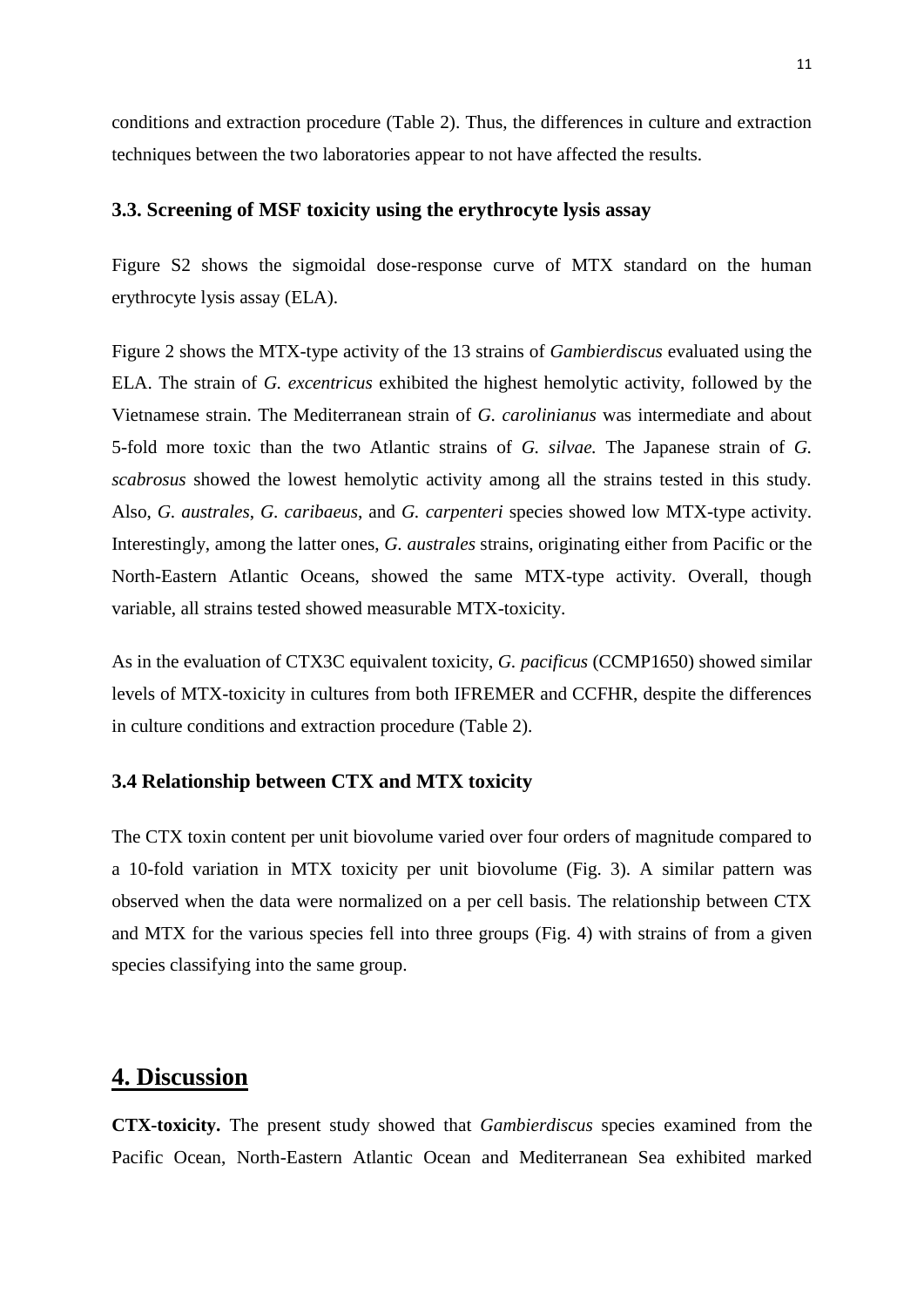differences in toxicity ranging from 0.6 fg to  $> 1400$  fg CTX3C equivalents (eq) cell<sup>-1</sup> (Fig. 1). The greatest toxicity was exhibited by *G. excentricus* (VGO791) from the Canary Islands. This result is consistent with a previous study reporting *G. excentricus* strains exhibiting between  $0.37 - 1.10$  pg CTX1B eq cell<sup>-1</sup> (Fraga et al., 2011), which would be equivalent to 1.17 - 3.49 pg CTX3C eq cell<sup>-1</sup> according to Bottein Dechraoui et al. (2007). The Canary Islands, where these strains were obtained, are a temperate region (North-Eastern Atlantic Ocean) from which Ciguatera Fish Poisoning (CFP) has recently been reported (Boada et al., 2010; Pérez-Arellano et al., 2005). More recently, *G. excentricus* has been found in Brazil, its contribution to CFP in the region has yet to be evaluated (Nascimento et al., 2012b; Nascimento et al., 2015). The observation of CFP in the Canary Islands is important because CFP is typically considered a tropical disease (Lewis, 2001). Thus, *G. polynesiensis* and *G. excentricus* could be considered as primary toxin producing species in the South Pacific and the Eastern Atlantic Oceans, respectively (Chinain et al., 2010; Rhodes et al., 2014; Rhodes et al., 2016).

In contrast, *G. australes*, *G. balechii*, *G. carolinianus*, *G. carpenteri*, *G. pacificus* and *G.*   $silvae$  all had toxicities below 50 fg CTX3C eq cell<sup>-1</sup> (Fig. 1). In a separate study on Caribbean strains, *G. belizeanus*, *G. caribaeus*, *G. carolinianus*, *G. carpenteri*, *Gambierdiscus* ribotype II, *G. silvae* and *F. ruetzleri* have similarly low toxicities (< 20 fg CTX3C eq cell-1 ) (Litaker et al., *submitted to PLoS One on Feb 2017*). Further, *G. carolinianus* and *G. carpenteri* strains from the Caribbean, Mediterranean and Pacific, as well as *G. silvae* and *G. australes* strains originating either from the Caribbean, Pacific or the North-Eastern Atlantic Oceans showed similar CTX-type activity, suggesting that each species produce comparable levels of toxin worldwide. The data presented here also indicate that most *Gambierdiscus* species produce relatively low levels of CTXs. This low level of toxin production raises an important question concerning the degree to which these low toxicity species contribute to the overall toxin flux into the food chain relative to the high toxicity species *G. excentricus* and *G. polynesiensis* (Litaker et al., *submitted to PLoS One on Feb 2017*). As these low toxicity species can only be of public health importance if they are able to bloom, it will be important to map abundances of the different *Gambierdiscus* species in the field.

The CTX-toxicity results from this study were consistent with other studies on individual species. The strain of *Gambierdiscus* sp. Viet Nam (previously reported as *G. toxicus* based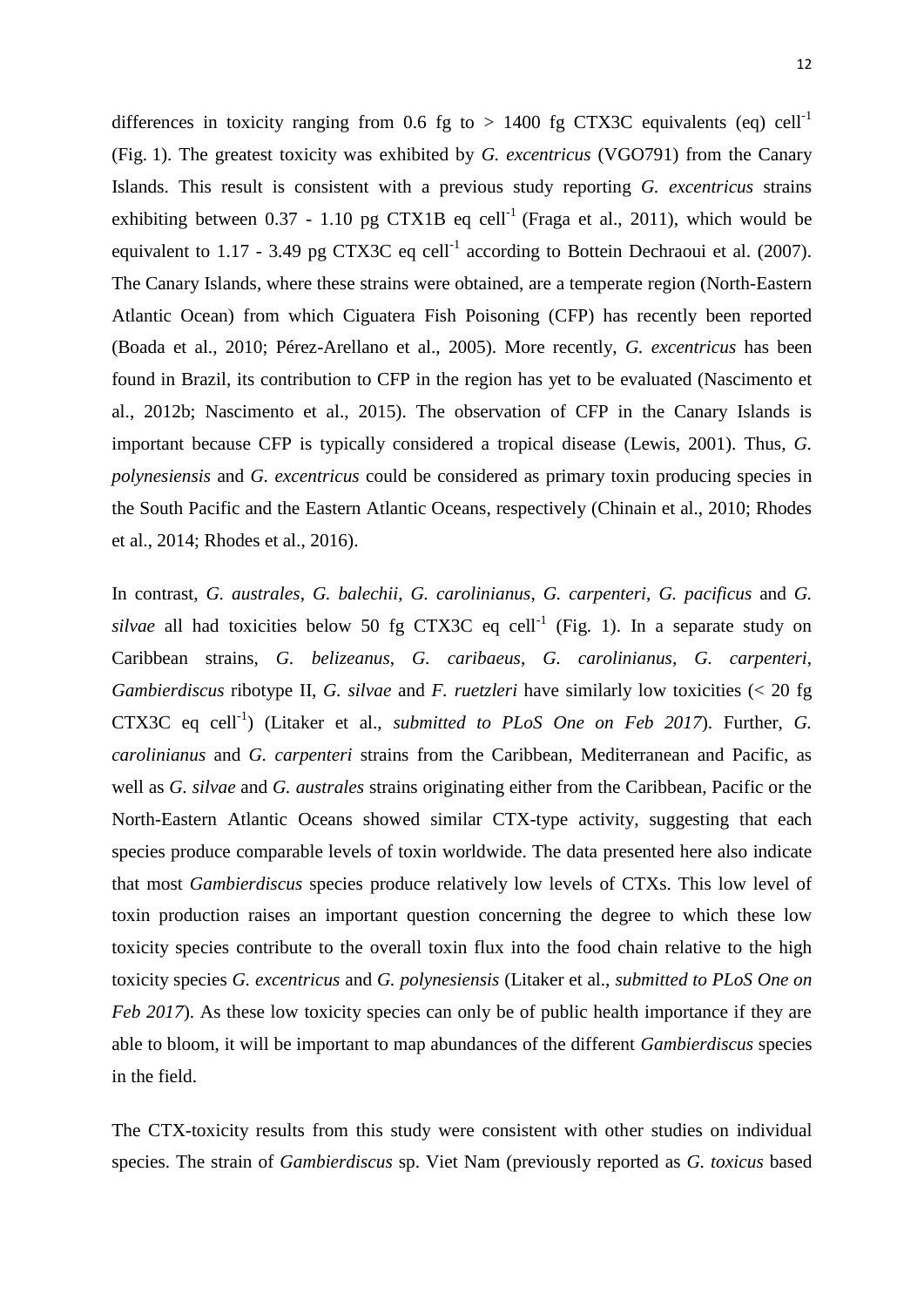on morphology), for example, showed the highest toxicity among all the Pacific strains examined (Fig. 1) and has been shown to produce several CTX analogs (Roeder et al., 2010). Nishimura et al. (2013) similarly detected the CTX-like toxicity of the DSF fraction from the Japanese strain of *G. scabrosus* (species previously reported as *Gambierdiscus* sp. type 1), KW070922 1, using the mouse bioassay (MBA), i.e. 20 x  $10^{-4}$  MU/1,000 cells. These toxicities are relatively high compared to most other species, but still low compared to *G. excentricus* or *G. polynesiensis,* consistent with the findings in this study.

The three *G. australes* strains in this study were in the same low range of toxicity, independently of their origin (Canary Islands and Hawaii). Of these strains, comparable toxicity data are only available for the Pacific CCMP1653 strain, previously reported as T39. For this particular strain, Babinchak et al. (1986) reported high toxicity of the crude extract using the MBA. Later on, a more specific assay described by Van Dolah et al. (1994) (radiolabelled brevetoxin  $(\hat{J}H|BTX-3)$  displacement assay) was conducted on CCMP1653, showing from no detectable to low  $Na<sup>+</sup>$  ion channel activity indicating low toxicity (Sperr and Doucette, 1996). More recently, LC-MS studies conducted by Roeder et al. (2010) on CCMP1653 showed the presence of one CTX analog. Chinain et al. (2010) reported comparatively low toxicity for six *G. australes* strains originating from French Polynesia, ranging from  $< 0.016$  (LOD) to 0.030 pg CTX3C eq cell<sup>-1</sup>. Rhodes et al. (2010) found intermediate N2a cytotoxicity at sub-pg range (0.13 pg CTX3C eq cell<sup>-1</sup>) for the *G. australes* CAWD149 strain (Cook Islands). Nishimura et al. (2013) reported DSF-toxicity (MBA) for a Japanese *G. australes* strain (S080911\_1) of 670 x 10<sup>-4</sup> MU/1,000 cells, comparable to the highly toxic *G. polynesiensis* species, i.e. 800-1500 x  $10^{-4}$  MU/1,000 cells (Chinain et al., 1999). Such difference in toxicity between strains suggests that a larger number of strains are needed to assess intraspecific variations in CTX toxicity.

Chinain et al. (2010) observed that the slow growing species examined in their study, *G. polynesiensis* exhibited the highest level of toxicity and hypothesized that slower growing species were more toxic. In this study, *G. excentricus* was the slowest growing species and it also showed by far the highest CTX and MTX toxicity (1.4 pg CTX3C eq cell<sup>-1</sup> and 86 pg MTX eq cell<sup>-1</sup>) (Figs. 1 and 2, Table 2). A study of *Gambierdiscus* species found in the Caribbean showed an inverse exponential relationship between CTX toxicity on a per-cell and per-biovolume basis consistent with the Chinain et al. (2010) hypothesis (Litaker et al., *submitted to PLoS One on Feb 2017*). The species *G. balechii* however appears an exception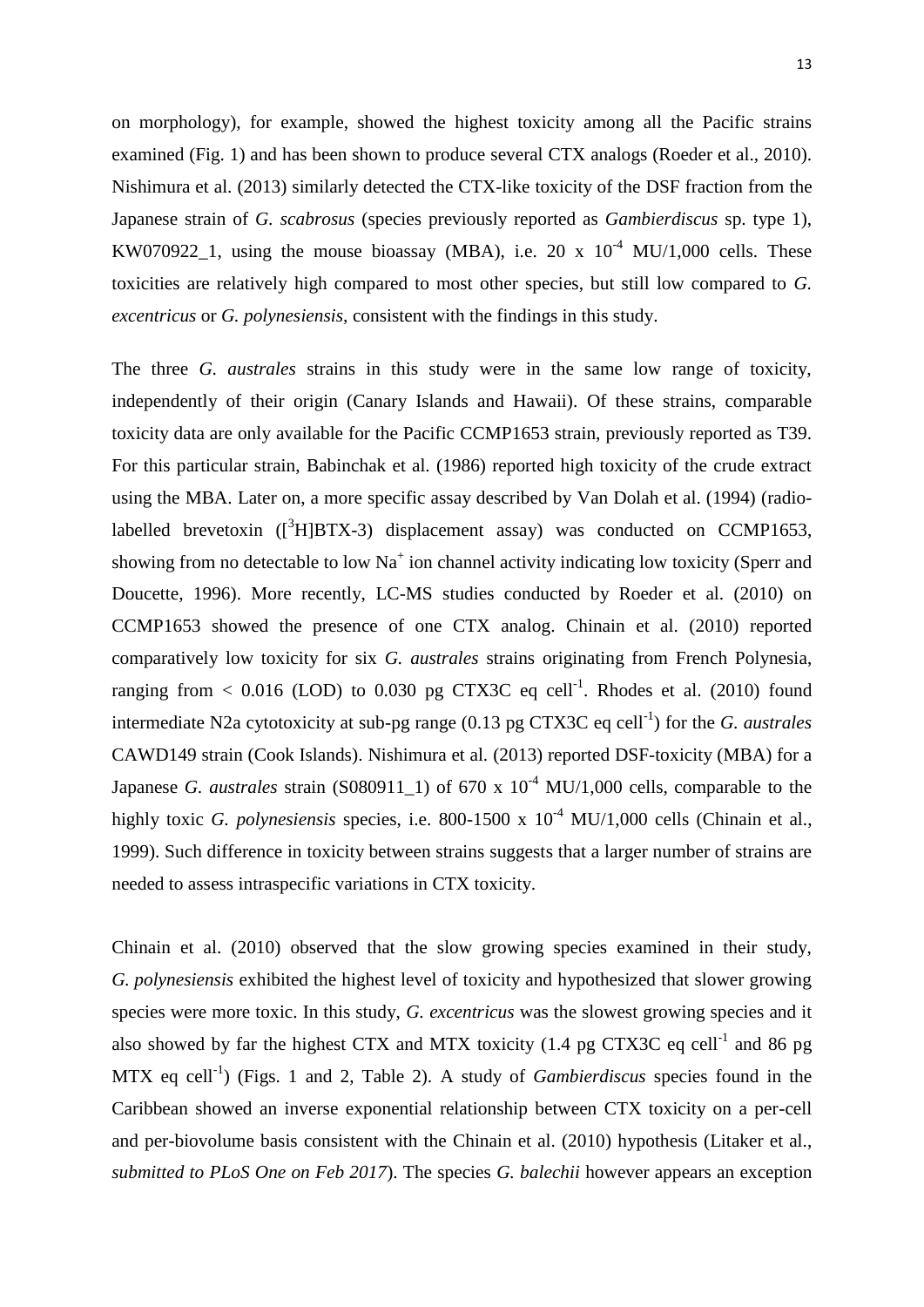to this rule as it had a comparable growth rate to *G. excentricus* but was substantially less toxic (Figs. 1-3).

**MTX-toxicity.** The MTX-toxicity of *Gambierdiscus* strains varied more than 50-fold (1.5 - 86 pg MTX eq cell<sup>-1</sup>). The most maitotoxic species was *G. excentricus* (VGO791; ~80 pg MTX eq cell<sup>-1</sup>) followed by the Vietnamese strain (*Gambierdiscus* sp. Viet Nam; ~70 pg MTX eq cell<sup>-1</sup>). The variability was highest for the Vietnamese strain (64% RSD) with one replicate giving a much higher result that the other two, followed by variability for *G. excentricus* (48% RSD). Additional trials with more replication are needed before concluding the toxicity of these species is comparable. The measured MTX-toxicity for *G. excentricus* was lower than the ~600 pg MTX eq cell<sup>-1</sup> estimated for the strains VGO790, VGO791 and VGO792 (Fraga et al. 2011) using a modified neuro-2a assay (Caillaud et al., 2010). The MTX content however was estimated using a crude extract whereas MTX-toxicity in the present study was estimated in the aqueous methanol extracts, i.e. after liquid-liquid partitioning. Possible explanations of this discrepancy include differences in the assay applied (N2a vs. ELA) and sources of standard (MTX from different sources). Similarly, the G10DC strain of *G. pacificus*, isolated from Malaysia, was estimated to have a toxicity of 50.2 pg MTX eq cell<sup>-1</sup> (Caillaud et al., 2011), 2.5 times more toxic than results from the present study for CCMP1650 strain. The three *G. australes* strains assayed in this study showed low MTXtoxicity ( $\lt$  5 pg MTX eq cell<sup>-1</sup>) consistent with the low toxicity of *G. australes* RAV-92 strain of from Raivavae Island (Australes Archipelago) measured by MBA (Chinain et al., 1999). *G. scabrosus* strain (KW070922\_1) showed a similarly low hemolytic activity (1.5 pg MTX eq cell<sup>-1</sup>) consistent with the observed MSF fraction toxicity of 67 x  $10^{-4}$  MU/1,000 cells (Nishimura et al. 2013).

**Ratio CTX/MTX-toxicity**. It should be noted that all the strains examined in this study produced measureable quantities of both CTXs and MTXs (Figs. 1 and 2). The variation among species, however, was not consistent for the two groups of toxins. CTX-toxicity per unit biovolume varied over three orders of magnitude among species whereas the MTXtoxicity varied over one order of magnitude (Fig. 3).

Based on a hierarchical cluster analysis (section 2.7), strains could be classified into three different groups: group I (*G. excentricus* VGO791), group II (*G. australes* CCMP1653, VGO1178, VGO1181, *G*. *caribaeus* Bill Hi Gam8, *G. carolinianus* Greece Gam2 and *G. carpenteri* Pat Hi Jar7 Gam11), and group III (*G. balechii* VGO917, *G. pacificus*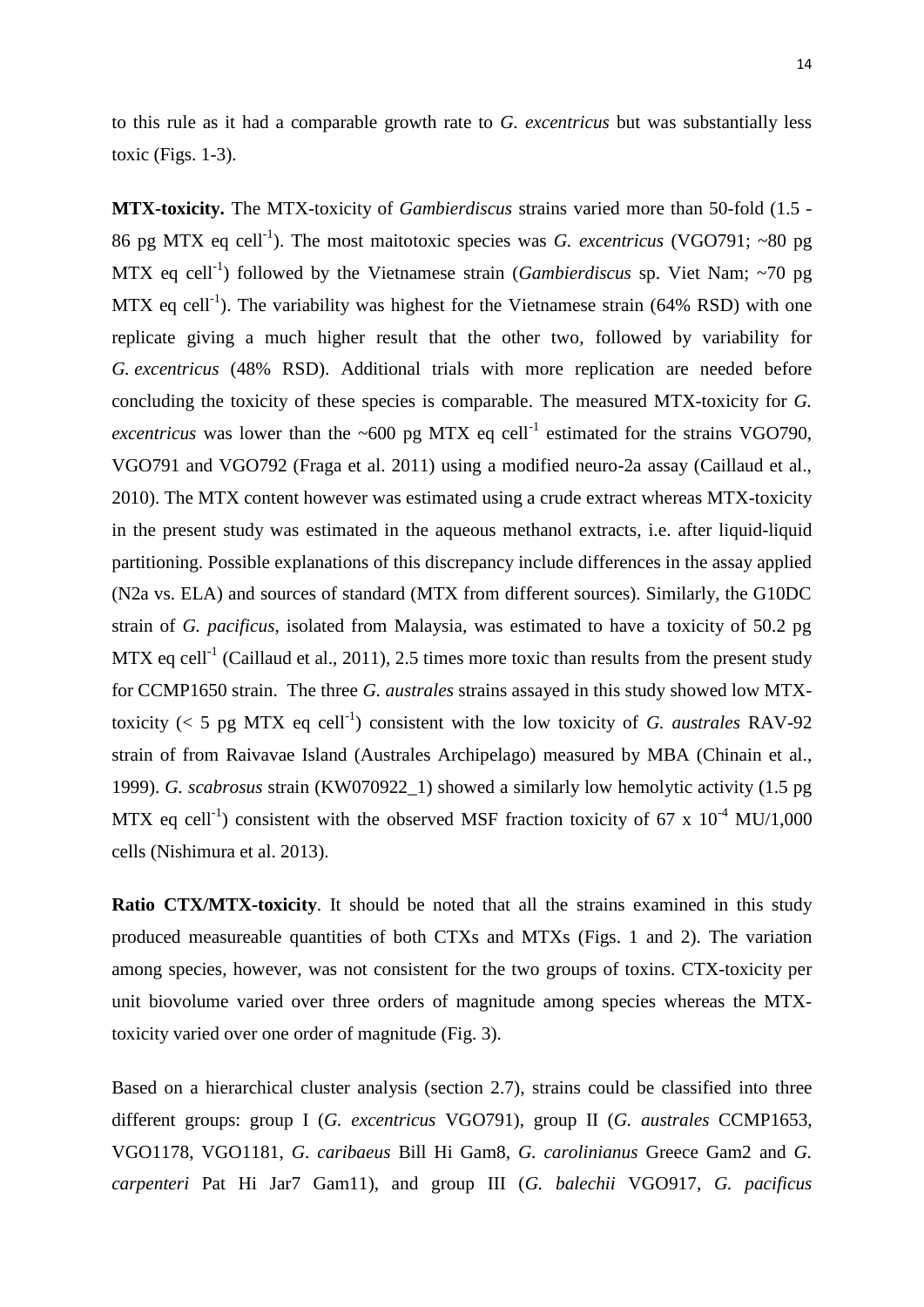CCMP1650*, G. silvae* VGO1167, VGO1180, *G. scabrosus* KW070922\_1 and *Gambierdiscus* sp. Viet Nam) (Fig. 4). As visually suggested in Figure 3, there is a correlation between CTX and MTX contents (on a per cell basis, in DSF and MSF fractions, respectively): the Pearson correlation coefficient for linear regression was  $\text{Rr}^2$ =0.45 (P < 0.001) when including *G*. *excentricus*, and  $\text{Rr}^2 = 0.23$  (P < 0.01) when excluding *G. excentricus*. Though the data were limited, different strains of the same species fell into the same grouping indicating that the relationship between CTX and MTX toxicity appears constant for a given species. More data are needed to fully test this hypothesis. It should also be noted that toxicity in this study was assessed using functional assays. Those assays cannot distinguish between production of large amounts of low toxicity CTX or MTX congeners relative to smaller production of high toxicity congeners. *Gambierdiscus* cell extracts that were fractionated and assayed for toxicity using a calcium flux assay indicated that despite strains of a species possessing similar CTX and MTX toxicity, the actual congeners being produced in a given species probably vary (Lewis et al., 2016). How these relative profiles might affect grazing pressure or deter bacterial or fungal infections remains unknown.

Also unidentified is whether the different patterns of CTX and MTX can offer insights into biosynthetic pathways for these studies. Ongoing studies are focusing on growing large-scale cultures of the most toxic strains of *Gambierdiscus* for the purification of the toxic compounds through fractionation and screening using the cellular bioassays.

**In summary**, it should be noted that only one of the thirteen strains examined has been shown to contain pg amounts of CTX-type toxicity per cell, and this strain of *G. excentricus* needs to be examined in detail for its toxin contents to identify the algal precursor(s) of toxins involved in CFP in the Atlantic Ocean. As this strain of *G. excentricus* exhibits CTX-type toxicity in the same order of magnitude as *G. polynesiensis* from the South Pacific, *Gambierdiscus* species from both oceans should be considered to be a similar potential threat to fish consumers. All strains displayed MTX-toxicity in the pg range  $(1.5 - 86$  pg cell<sup>-1</sup>). Also, the variability of CTX and MTX-type toxicities between species and strains appeared to be similar to those previously reported in literature and was equivalent between Atlantic and Pacific strains of *Gambierdiscus*. Several of the findings, including correlation between growth rate and toxicity or variability within and between species, are only indicative of possible trends and more strains should be examined to corroborate the findings.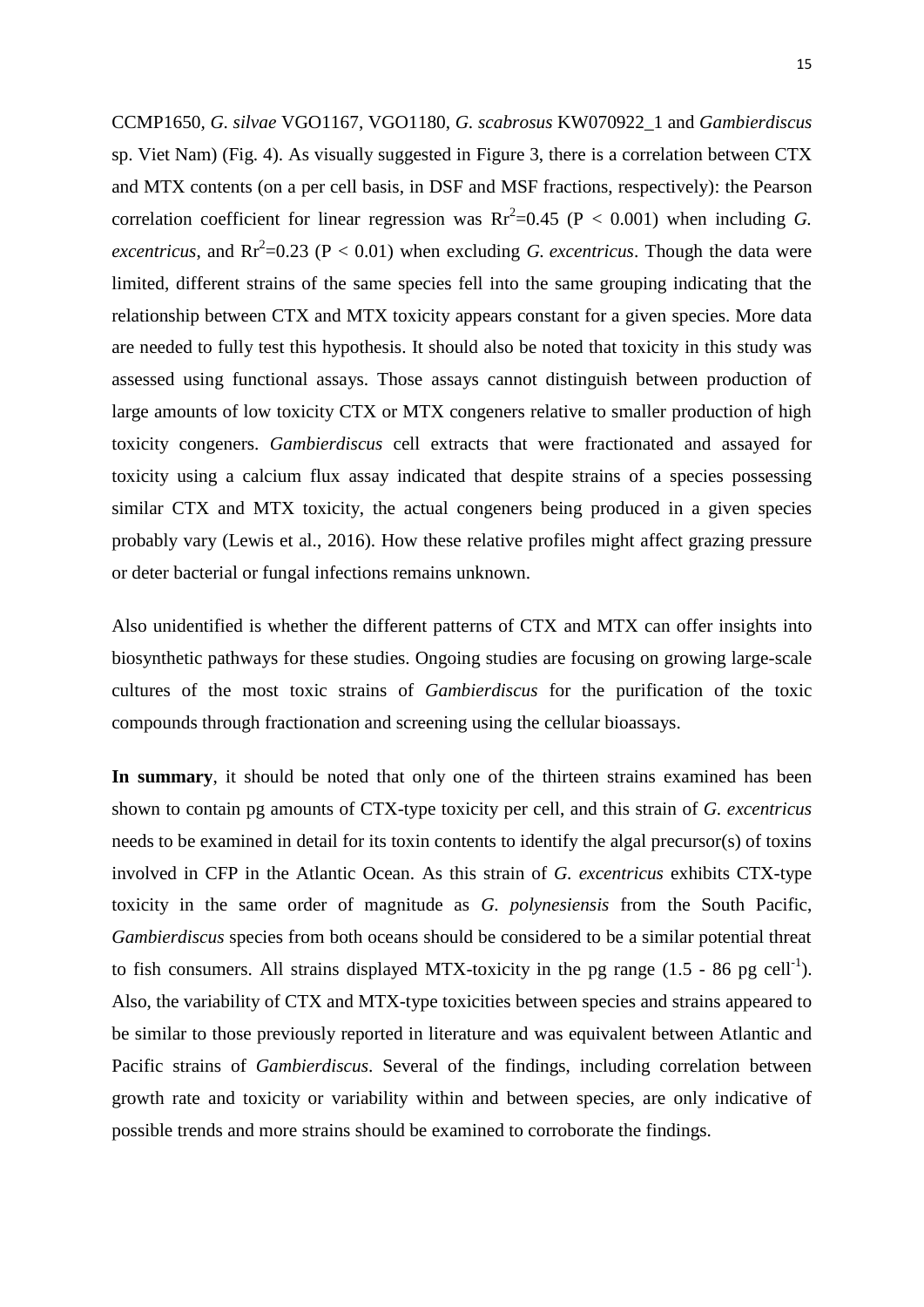# **Acknowledgements**

The authors acknowledge Ifremer and the Regional Council of the *Région des Pays de la Loire* for PhD funding of F. Pisapia, and for the contribution through the COSELMAR project (funding and time of P. Hess). The authors also acknowledge Catherine Roullier (MMS laboratory, University of Nantes, France) for conducting statistical analysis. L. Nguyen-Ngoc thanks the NAFOSTED for funding project 106-NN.06-2014.08. S. Fraga thanks MINECO for funding project CICAN. The authors would like to thank Dr. Urban Tillmann of the Alfred Wegener Institute, Bremerhaven, for providing an aliquot of the culture of the *Gambierdiscus* strain from Viet Nam. The work done at the NOAA, National Ocean Service, National Centers for Coastal Ocean Science, Center for Coastal Fisheries was supported by the program funds and NOAA, National Centers for Coastal Ocean Science, Center for Sponsored Coastal Ocean Research, Ecology and Oceanography of Harmful Algal Blooms award, ECOHAB ECO882.

# **Conflict of interest statement**

The authors declare that there is no conflict of interest.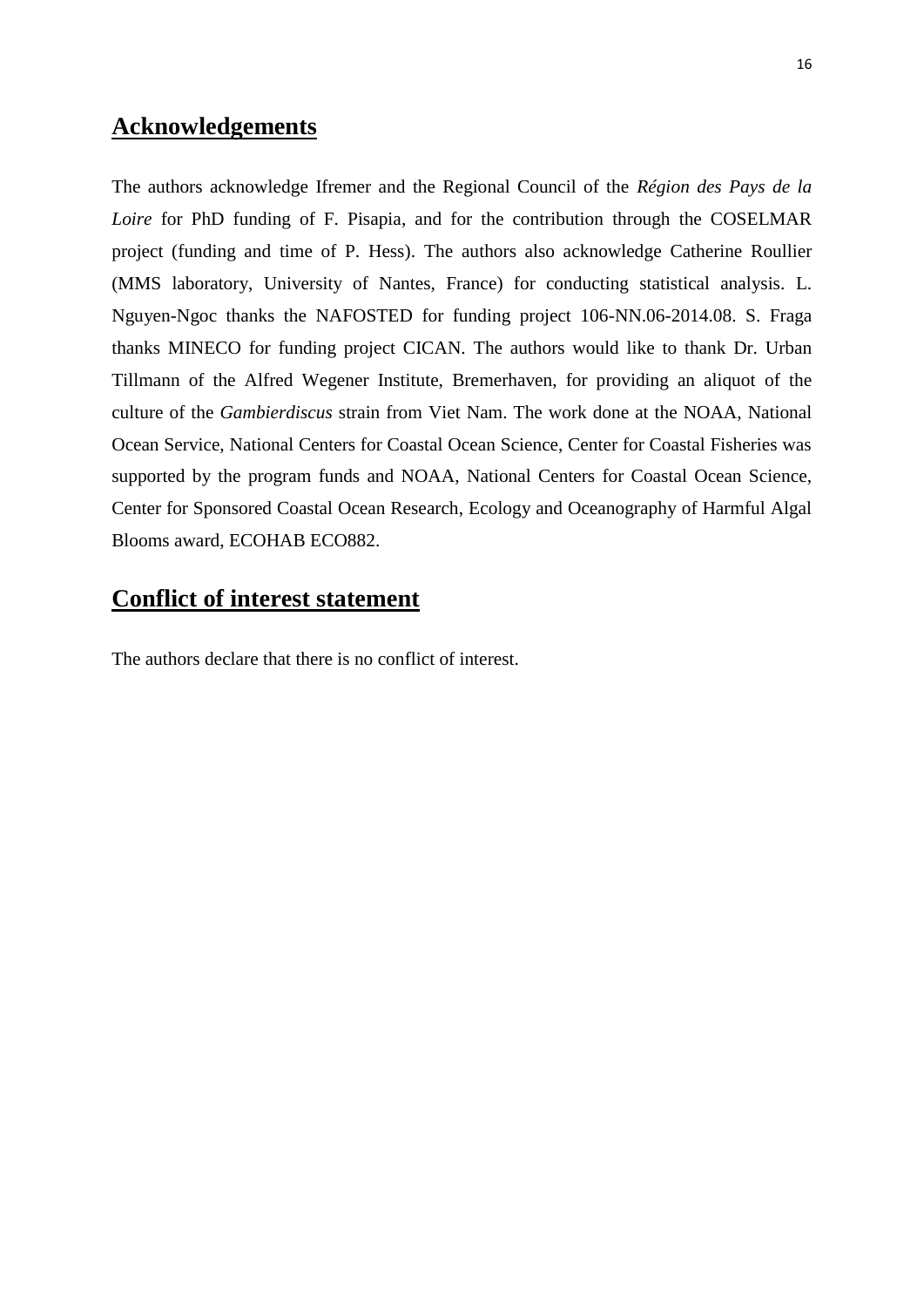## **References**

Babinchak, J.A., Jollow, D.J., Voegtline, M.S., Higerd, T.B., 1986. Toxin production by *Gambierdiscus toxicus* isolated from the Florida Keys. Marine Fisheries Review 48(4), 53-56.

Benoit, E., Legrand, A.M., Dubois, J.M., 1986. Effects of ciguatoxin on current and voltage clamped frog myelinated nerve-fiber. Toxicon 24(4), 357-364.

Boada, L.D., Zumbado, M., Luzardo, O.P., Almeida-González, M., Plakas, S.M., Granade, H.R., Abraham, A., Jester, E.L., Dickey, R.W., 2010. Ciguatera Fish Poisoning on the West Africa Coast: an emerging risk in the Canary Islands (Spain). Toxicon 56(8), 1516-1519.

Bottein Dechraoui, M.Y., Wang, Z., Ramsdell, J.S., 2007. Optimization of ciguatoxin extraction method from blood for Pacific ciguatoxin (P-CTX-1). Toxicon 49(1), 100-105.

Bravo, I., Figueroa, R.I., Fraga, S., 2014. Cellular and nuclear morphological variability within a single species of the toxigenic dinoflagellate genus *Gambierdiscus*: relationship to life-cycle processes. Harmful Algae 40, 1-8.

Caillaud, A., de la Iglesia, P., Barber, E., Eixarch, H., Mohammad-Noor, N., Yasumoto, T., Diogène, J., 2011. Monitoring of dissolved ciguatoxin and maitotoxin using solid-phase adsorption toxin tracking devices: application to *Gambierdiscus pacificus* in culture. Harmful Algae 10(5), 433-446.

Chateau-Degat, M.L., Chinain, M., Cerf, N., Gingras, S., Hubert, B., Dewailly, E., 2005. Seawater temperature, *Gambierdiscus* spp. variability and incidence of ciguatera poisoning in French Polynesia. Harmful Algae 4(6), 1053-1062.

Chinain, M., Darius, H.T., Ung, A., Cruchet, P., Wang, Z., Ponton, D., Laurent, D., Pauillac, S., 2010. Growth and toxin production in the ciguatera-causing dinoflagellate *Gambierdiscus polynesiensis* (Dinophyceae) in culture. Toxicon 56(5), 739-750.

Chinain, M., Faust, M.A., Pauillac, S., 1999. Morphology and molecular analyses of three toxic species of *Gambierdiscus* (Dinophyceae): *G. pacificus*, sp. nov., *G. australes*, sp. nov., and *G. polynesiensis*, sp. nov. Journal of Phycology 35(6), 1282-1296.

Cuypers, E., Abdel-Mottaleb, Y., Kopljar, I., Rainier, J.D., Raes, A.L., Snyders, D.J., Tytgat, J., 2008. Gambierol, a toxin produced by the dinoflagellate *Gambierdiscus toxicus*, is a potent blocker of voltage-gated potassium channels. Toxicon 51(6), 974-983.

Dickey, R., Jester, E., Granade, R., Mowdy, D., Moncreiff, C., Rebarchik, D., Robl, M., Musser, S., Poli, M., 1999. Monitoring brevetoxins during a *Gymnodinium breve* red tide: comparison of sodium channel specific cytotoxicity assay and mouse bioassay for determination of neurotoxic shellfish toxins in shellfish extracts. Natural Toxins 7(4), 157-165.

Eschbach, E., Scharsack, J.P., John, U., Medlin, L.K., 2001. Improved erythrocyte lysis assay in microtitre plates for sensitive detection and efficient measurement of haemolytic compounds from ichthyotoxic algae. J. Appl. Toxicol. 21(6), 513-519.

Fraga, S., Rodríguez, F., 2014. Genus *Gambierdiscus* in the Canary Islands (NE Atlantic Ocean) with description of *Gambierdiscus silvae* sp. nov., a new potentially toxic epiphytic benthic dinoflagellate. Protist 165(6), 839-853.

Fraga, S., Rodríguez, F., Caillaud, A., Diogène, J., Raho, N., Zapata, M., 2011. *Gambierdiscus excentricus* sp. nov. (Dinophyceae), a benthic toxic dinoflagellate from the Canary Islands (NE Atlantic Ocean). Harmful Algae 11, 10-22.

Fraga, S., Rodríguez, F., Riobó, P., Bravo, I., 2016. *Gambierdiscus balechii* sp. nov. (Dinophyceae), a new benthic toxic dinoflagellate from the Celebes Sea (SW Pacific Ocean). Harmful Algae 58, 93-105.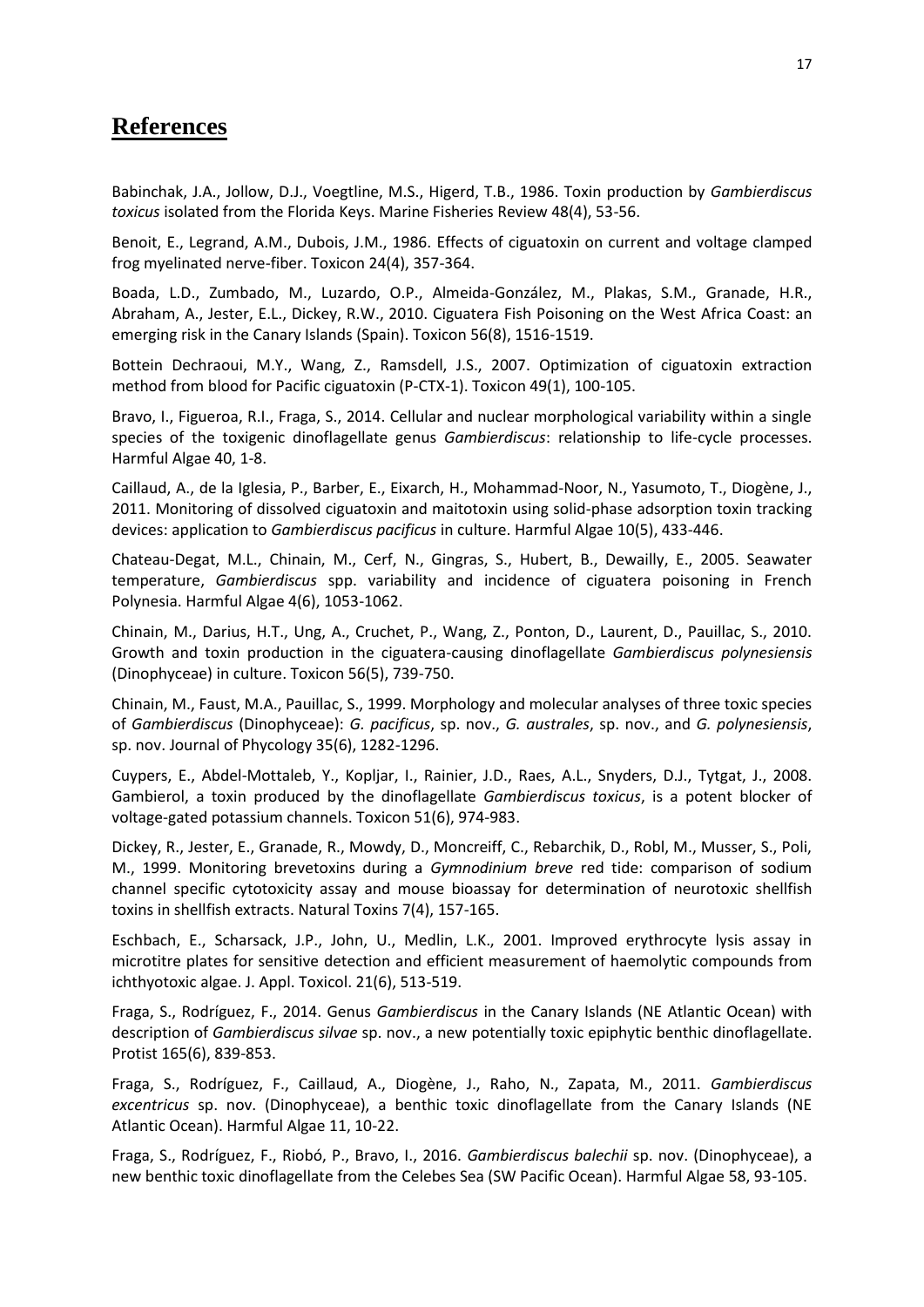Fusetani, N., Kem, W., 2009. Marine toxins: an overview. Progress in molecular and subcellular biology 46, 1-44.

Gatti, C., Oelher, E., Legrand, A.M., 2008. Severe seafood poisoning in French Polynesia: a retrospective analysis of 129 medical files. Toxicon 51(5), 746-753.

Gómez, F., Qiu, D.J., Lopes, R.M., Lin, S.J., 2015. *Fukuyoa paulensis* gen. et sp. nov., a new genus for the globular species of the dinoflagellate *Gambierdiscus* (Dinophyceae). PLoS One 10(4), e0119676.

Guillard, R.R.L., Hargraves, P.E., 1993. *Stichochrysis immobilis* is a diatom, not a chrysophyte. Phycologia 32(3), 234-236.

Gusovsky, F., Daly, J.W., 1990. Maitotoxin: a unique pharmacological tool for research on calciumdependent mechanisms. Biochemical Pharmacology 39(11), 1633-1639.

Hamilton, B., Whittle, N., Shaw, G., Eaglesham, G., Moore, M.R., Lewis, R.J., 2010. Human fatality associated with Pacific ciguatoxin contaminated fish. Toxicon 56(5), 668-673.

Hardison, D.R., Holland, W.C., McCall, J.R., Bourdelais, A.J., Baden, D.G., Darius, H.T., Chinain, M., Tester, P.A., Shea, D., Quintana, H.A., Morris, J.A., Jr., Litaker, R.W., 2016. Fluorescent receptor binding assay for detecting ciguatoxins in fish. PLoS One 11(4), e0153348.

Hardison, D.R., Sunda, W.G., Litaker, R.W., Shea, D., Tester, P.A., 2012. Nitrogen limitation increases brevetoxins in *Karenia brevis* (Dinophyceae): implications for bloom toxicity. J. Phycol. 48(4), 844- 858.

Holland, W.C., Litaker, R.W., Tomas, C.R., Kibler, S.R., Place, A.R., Davenport, E.D., Tester, P.A., 2013. Differences in the toxicity of six *Gambierdiscus* (Dinophyceae) species measured using an *in vitro* human erythrocyte lysis assay. Toxicon 65(0), 15-33.

[http://www.rstudio.com,](http://www.rstudio.com/) RStudio Team (2015). RStudio: integrated Development for R, RStudio, Inc., Boston, MA.

[https://www.R-project.org,](https://www.r-project.org/) R Core Team (2016). R: a language and environment for statistical computing, R Foundation for Statistical Computing, Vienna, Austria.

Keller, M., Guillard, R., 1985. Factors significant to marine dinoflagellate culture. Toxic Dinoflagellates. Elsevier, New York, 113-116.

Keller, M.D., Bellows, W.K., Guillard, R.R., 1988. Microwave treatment for sterilization of phytoplankton culture media. Journal of Experimental Marine Biology and Ecology 117(3), 279-283.

Keller, M.D., Selvin, R.C., Claus, W., Guillard, R.R., 1987. Media for the culture of oceanic ultraphytoplankton1, 2. J Phycol 23(4), 633-638.

Kelly, A.M., Kohler, C.C., Tindall, D.R., 1992. Are crustaceans linked to the ciguatera food chain? Environmental Biology of Fishes 33(3), 275-286.

Kibler, S.R., Litaker, R.W., Holland, W.C., Vandersea, M.W., Tester, P.A., 2012. Growth of eight *Gambierdiscus* (Dinophyceae) species: effects of temperature, salinity and irradiance. Harmful Algae 19, 1-14.

Kohli, G.S., Papiol, G.G., Rhodes, L.L., Harwood, D.T., Selwood, A., Jerrett, A., Murray, S.A., Neilan, B.A., 2014. A feeding study to probe the uptake of maitotoxin by snapper (*Pagrus auratus*). Harmful Algae 37, 125-132.

Kretzschmar, A.L., Verma, A., Harwood, D.T., Hoppenrath, M., Murray, S.A., 2016. Characterisation of *Gambierdiscus lapillus* sp. nov. (Gonyaulacales, Dinophyceae): a new toxic dinoflagellate from the Great Barrier Reef (Australia). Journal of Phycology.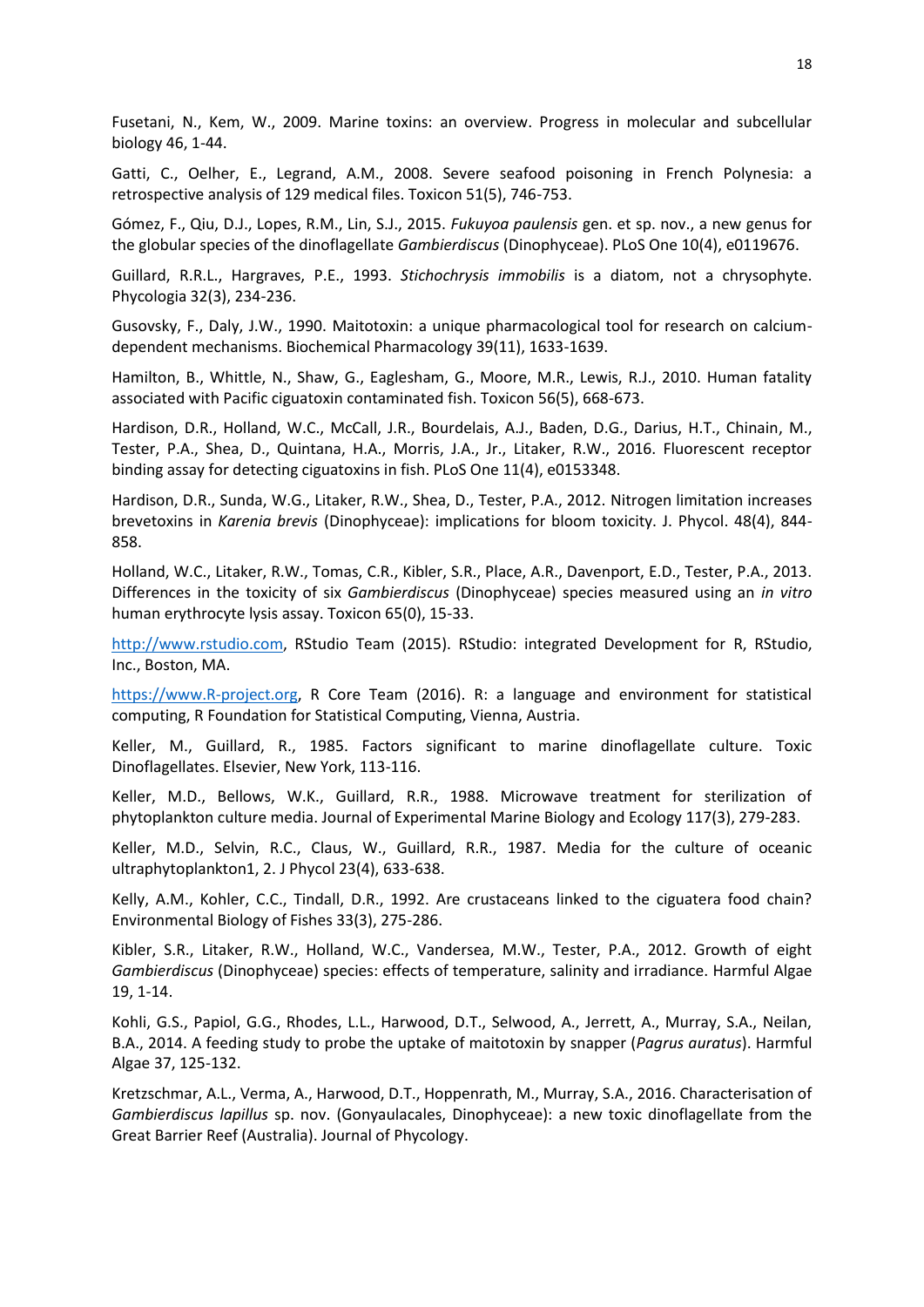Laurent, D., Kerbrat, A.-S., Darius, H.T., Girard, E., Golubic, S., Benoit, E., Sauviat, M.-P., Chinain, M., Molgo, J., Pauillac, S., 2008. Are cyanobacteria involved in Ciguatera Fish Poisoning-like outbreaks in New Caledonia? Harmful Algae 7(6), 827-838.

Leaw, C.P., Yong, H.L., Mustapa, N.I., Tan, T.H., Lim, Z.F., Lee, L.K., Lim, P.T., 2016. Habitat complexity affects the benthic harmful dinoflagellate assemblages in the fringing reefs of Malaysia. Session OS08, The 17th International Conference on Harmful Algae (ICHA 2016), Florianópolis, SC, Brazil.

Ledreux, A., Brand, H., Chinain, M., Bottein, M.Y.D., Ramsdell, J.S., 2014. Dynamics of ciguatoxins from *Gambierdiscus polynesiensis* in the benthic herbivore *Mugil cephalus*: trophic transfer implications. Harmful Algae 39(0), 165-174.

Legrand, A.M., Galonnier, M., Bagnis, R., 1982. Studies on the mode of action of ciguateric toxins. Toxicon 20(1), 311-315.

Lehane, L., Lewis, R.J., 2000. Ciguatera: recent advances but the risk remains. International Journal of Food Microbiology 61(2-3), 91-125.

Lewis, R.J., 2001. The changing face of ciguatera. Toxicon 39(1), 97-106.

Lewis, R.J., Inserra, M., Vetter, I., Holland, W.C., Hardison, D.R., Tester, P.A., Litaker, R.W., 2016. Rapid extraction and identification of maitotoxin and ciguatoxin-like toxins from Caribbean and Pacific *Gambierdiscus* using a new functional bioassay. PLoS One 11(7), e0160006.

Litaker, R.W., Holland, W.C., Hardison, D.R., Pisapia, F., Hess, P., Tester, P., *submitted to PLoS One on Feb 2017*. Relative toxicity of *Gambierdiscus* and *Fukuyoa* species from the Caribbean and Gulf of Mexico. PLoS One.

Litaker, R.W., Vandersea, M.W., Faust, M.A., Kibler, S.R., Chinain, M., Holmes, M.J., Holland, W.C., Tester, P.A., 2009. Taxonomy of *Gambierdiscus* including four new species, *Gambierdiscus caribaeus*, *Gambierdiscus carolinianus*, *Gambierdiscus carpenteri* and *Gambierdiscus ruetzleri* (Gonyaulacales, Dinophyceae). Phycologia 48(5), 344-390.

Lombet, A., Bidard, J.N., Lazdunski, M., 1987. Ciguatoxin and brevetoxins share a common receptor site on the neuronal voltage-dependent Na<sup>+</sup> channel. FEBS Letters 219(2), 355-359.

Manger, R.L., Leja, L.S., Lee, S.Y., Hungerford, J.M., Wekell, M.M., 1993. Tetrazolium-based cell bioassay for neurotoxins active on voltage-sensitive sodium channels: semiautomated assay for saxitoxins, brevetoxins, and ciguatoxins. Analytical Biochemistry 214(1), 190-194.

Mosmann, T., 1983. Rapid colorimetric assay for cellular growth and survival: application to proliferation and cytotoxicity assays. Journal of Immunological Methods 65(1-2), 55-63.

Nagai, H., Mikami, Y., Yazawa, K., Gonoi, T., Yasumoto, T., 1993. Biological activities of novel polyether antifungals, gambieric acids A and B from a marine dinoflagellate *Gambierdiscus toxicus*. The Journal of Antibiotics (Tokyo) 46(3), 520-522.

Nagai, H., Murata, M., Torigoe, K., Satake, M., Yasumoto, T., 1992. Gambieric acids, new potent antifungal substances with unprecedented polyether structures from a marine dinoflagellate *Gambierdiscus toxicus*. Journal of Organic Chemistry 57(20), 5448-5453.

Nascimento, S.M., Corrêa, E.V., Menezes, M., Varela, D., Paredes, J., Morris, S., 2012a. Growth and toxin profile of *Ostreopsis* cf. *ovata* (Dinophyta) from Rio de Janeiro, Brazil. Harmful Algae 13, 1-9.

Nascimento, S.M., Diniz, B., de Alencar, A.G., Menegueli, A.C., Menezes, M., 2012b. First record of the ciguatera causing genus *Gambierdiscus* in Brazil, Harmful Algal Blooms, pp. 8-9.

Nascimento, S.M., Melo, G., Salgueiro, F., Diniz, B.D., Fraga, S., 2015. Morphology of *Gambierdiscus excentricus* (Dinophyceae) with emphasis on sulcal plates. Phycologia 54(6), 628-639.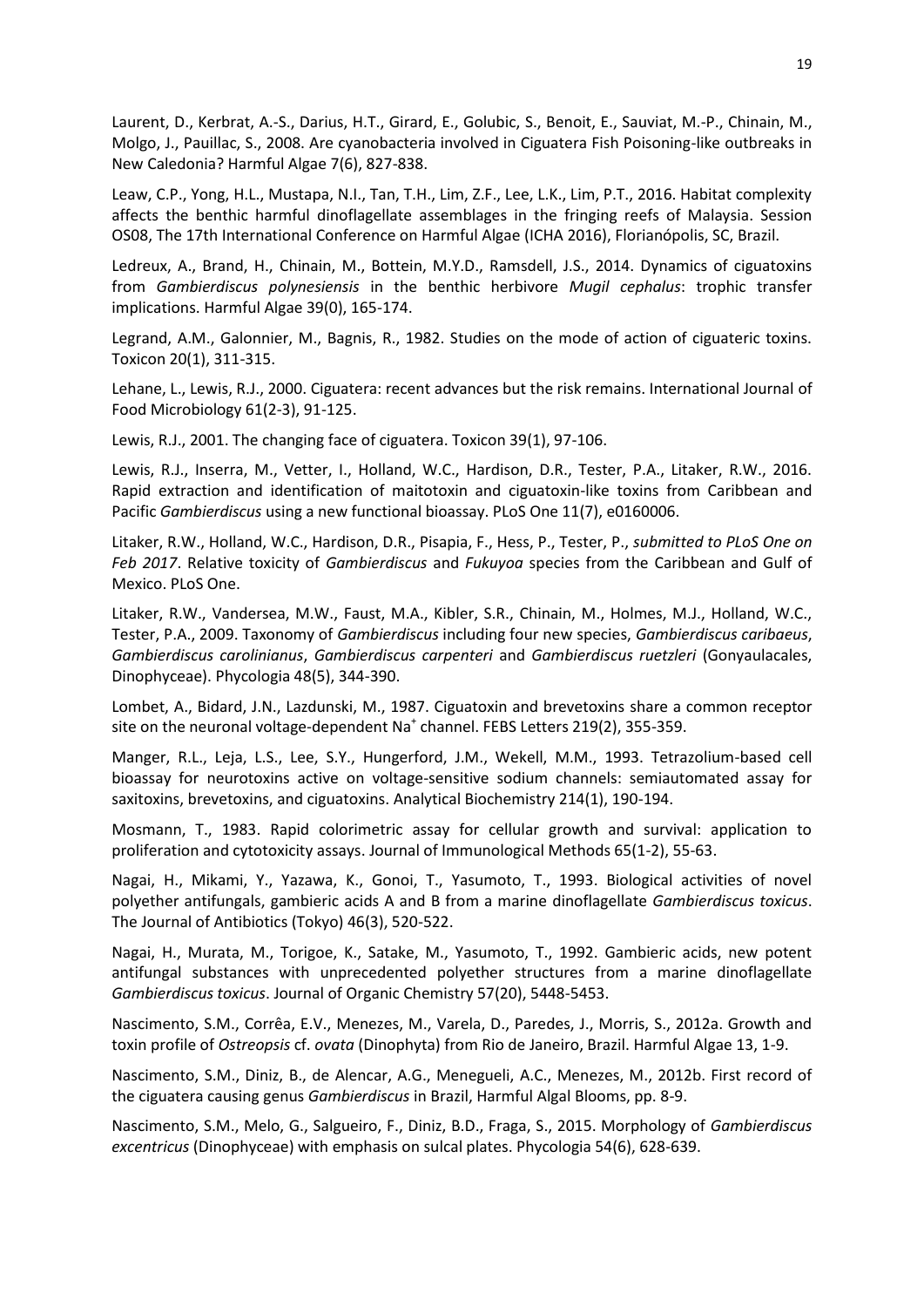Nishimura, T., Sato, S., Tawong, W., Sakanari, H., Uehara, K., Shah, M.M., Suda, S., Yasumoto, T., Taira, Y., Yamaguchi, H., Adachi, M., 2013. Genetic diversity and distribution of the ciguatera-causing dinoflagellate *Gambierdiscus* spp. (Dinophyceae) in coastal areas of Japan. PLoS One 8(4), e60882.

Nishimura, T., Sato, S., Tawong, W., Sakanari, H., Yamaguchi, H., Adachi, M., 2014. Morphology of *Gambierdiscus scabrosus* sp. nov. (Gonyaulacales): a new epiphytic toxic dinoflagellate from coastal areas of Japan. J. Phycol. 50(3), 506-514.

Ogura, A., Ohizumi, Y., Yasumoto, T., 1984. Calcium-dependent depolarization induced by a marine toxin, maitotoxin, in a neuronal cell. Japanese Journal of Pharmacology 36, P315-P315.

Ohizumi, Y., Kobayashi, M., 1990. Ca<sup>2+</sup>-dependent excitatory effects of maitotoxin on smooth and cardiac muscle. ACS Symposium Series 418, 133-143.

Parsons, M.L., Preskitt, L.B., 2007. A survey of epiphytic dinoflagellates from the coastal waters of the island of Hawai'i. Harmful Algae 6(5), 658-669.

Pawlowiez, R., Darius, H.T., Cruchet, P., Rossi, F., Caillaud, A., Laurent, D., Chinain, M., 2013. Evaluation of seafood toxicity in the Australes archipelago (French Polynesia) using the neuroblastoma cell-based assay. Food Additives & Contaminants: Part A 30(3), 567-586.

Pérez-Arellano, J.L., Luzardo, O.P., Perez Brito, A., Hernandez Cabrera, M., Zumbado, M., Carranza, C., Angel-Moreno, A., Dickey, R.W., Boada, L.D., 2005. Ciguatera fish poisoning, Canary Islands. Emerging Infectious Diseases 11(12), 1981-1982.

Rains, L.K., Parsons, M.L., 2015. *Gambierdiscus* species exhibit different epiphytic behaviors toward a variety of macroalgal hosts. Harmful Algae 49, 29-39.

Randall, J.E., 1958. A review of ciguatera, tropical fish poisoning with a tentative explanation of its cause. Bull. Mar. Sci. Gulf Carib. 8, 236-267.

Rhodes, L., Harwood, T., Smith, K., Argyle, P., Munday, R., 2014. Production of ciguatoxin and maitotoxin by strains of *Gambierdiscus australes*, *G. pacificus* and *G. polynesiensis* (Dinophyceae) isolated from Rarotonga, Cook Islands. Harmful Algae 39(0), 185-190.

Rhodes, L., Harwood, T., Smith, K., Argyle, P., Munday, R., 2016. Production of ciguatoxin and maitotoxin by strains of *Gambierdiscus australes*, *G. pacificus* and *G. polynesiensis* (Dinophyceae) isolated from Rarotonga, Cook Islands (vol 39, pg 185, 2014). Harmful Algae 55, 295-295.

Rhodes, L.L., Smith, K.F., Munday, R., Selwood, A.I., McNabb, P.S., Holland, P.T., Bottein, M.Y., 2010. Toxic dinoflagellates (Dinophyceae) from Rarotonga, Cook Islands. Toxicon 56(5), 751-758.

Rodríguez, I., Genta-Jouve, G., Alfonso, C., Calabro, K., Alonso, E., Sánchez, J.A., Alfonso, A., Thomas, O.P., Botana, L.M., 2015. Gambierone, a ladder-shaped polyether from the dinoflagellate *Gambierdiscus belizeanus*. Org. Lett. 17(10), 2392-2395.

Roeder, K., Erler, K., Kibler, S., Tester, P., Van The, H., Nguyen-Ngoc, L., Gerdts, G., Luckas, B., 2010. Characteristic profiles of ciguatera toxins in different strains of *Gambierdiscus* spp. Toxicon 56(5), 731-738.

Roué, M., Darius, H.T., Picot, S., Ung, A., Viallon, J., Gaertner-Mazouni, N., Sibat, M., Amzil, Z., Chinain, M., 2016. Evidence of the bioaccumulation of ciguatoxins in giant clams (*Tridacna maxima*) exposed to *Gambierdiscus* spp. cells. Harmful Algae 57, 78-87.

Satake, M., Murata, M., Yasumoto, T., 1993a. Gambierol: a new toxic polyether compound isolated from the marine dinoflagellate *Gambierdiscus toxicus*. Journal of the American Chemical Society 115(1), 361-362.

Satake, M., Murata, M., Yasumoto, T., 1993b. The structure of CTX3C, a ciguatoxin congener isolated from cultured *Gambierdiscus toxicus*. Tetrahedron Letters 34(12), 1975-1978.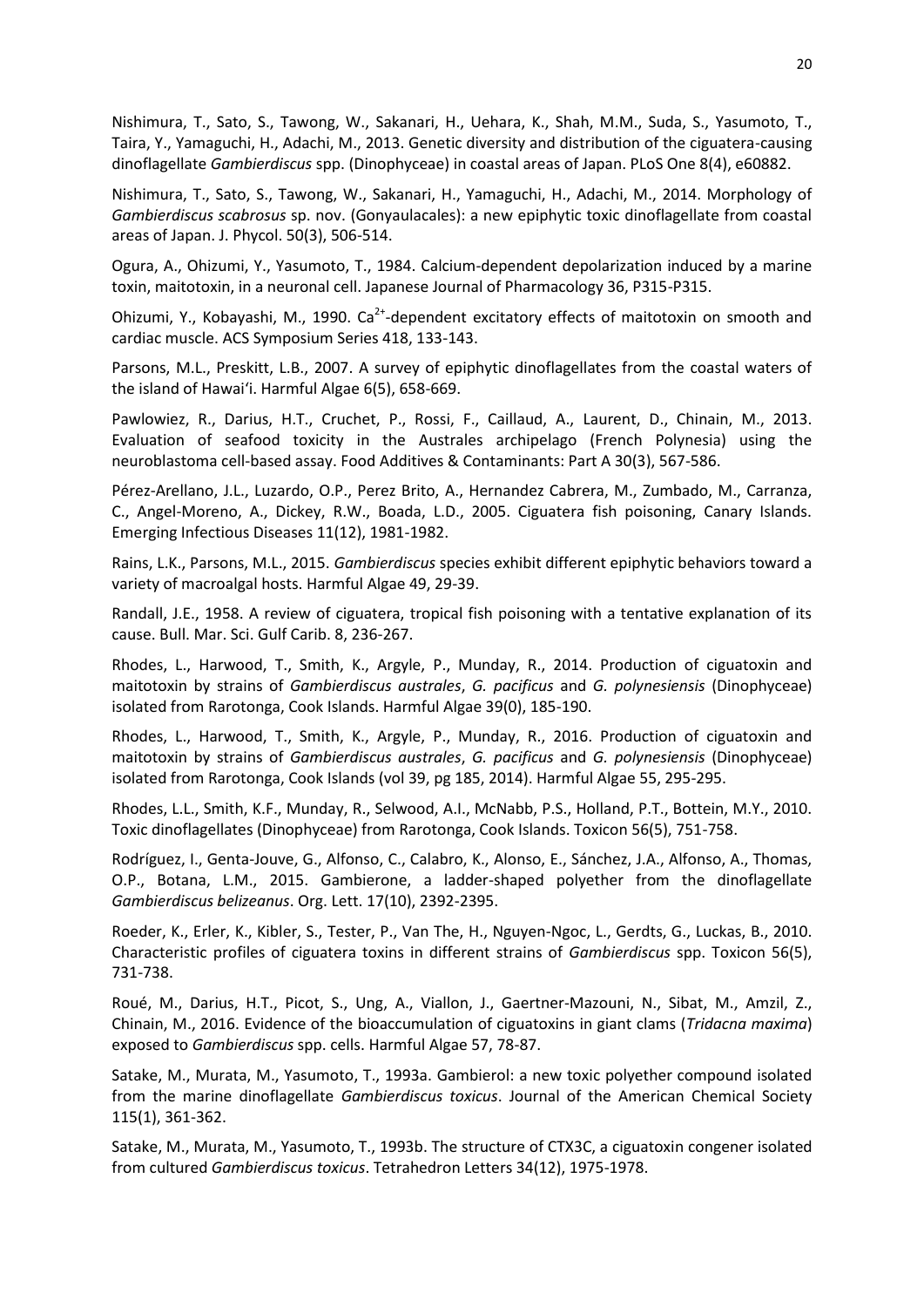Serive, B., Kaas, R., Berard, J.B., Pasquet, V., Picot, L., Cadoret, J.P., 2012. Selection and optimisation of a method for efficient metabolites extraction from microalgae. Bioresour. Technol. 124, 311-320.

Silva, M., Rodríguez, I., Barreiro, A., Kaufmann, M., Isabel Neto, A., Hassouani, M., Sabour, B., Alfonso, A., Botana, L.M., Vasconcelos, V., 2015. First report of ciguatoxins in two starfish species: *Ophidiaster ophidianus* and *Marthasterias glacialis*. Toxins 7(9), 3740-3757.

Smith, K.F., Rhodes, L., Verma, A., Curley, B.G., Harwood, D.T., Kohli, G.S., Solomona, D., Rongo, T., Munday, R., Murray, S.A., 2016. A new *Gambierdiscus* species (Dinophyceae) from Rarotonga, Cook Islands: *Gambierdiscus cheloniae* sp. nov. Harmful Algae 60, 45-56.

Sperr, A.E., Doucette, G.J., 1996. Variation in growth rate and ciguatera toxin production among geographically distinct isolates of *Gambierdiscus toxicus*. Intergovernmental Oceanographic Commission of UNESCO.

Sunda, W.G., Hardison, D.R., 2007. Ammonium uptake and growth limitation in marine phytoplankton. Limnol. Oceanogr. 52(6), 2496-2506.

Tatters, A.O., Muhlstein, H.I., Tomas, C.R., 2010. The hemolytic activity of *Karenia selliformis* and two clones of *Karenia brevis* throughout a growth cycle. J. Appl. Phycol. 22(4), 435-442.

Tatters, A.O., Van Wagoner, R.M., Wright, J.L.C., Tomas, C.R., 2012. Regulation of spiroimine neurotoxins and hemolytic activity in laboratory cultures of the dinoflagellate *Alexandrium peruvianum* (Balech & Mendiola) Balech & Tangen. Harmful Algae 19, 160-168.

Tester, P.A., Kibler, S.R., Holland, W.C., Usup, G., Vandersea, M.W., Leaw, C.P., Teen, L.P., Larsen, J., Mohammad-Noor, N., Faust, M.A., Litaker, R.W., 2014. Sampling harmful benthic dinoflagellates: comparison of artificial and natural substrate methods. Harmful Algae 39(0), 8-25.

Van Dolah, F.M., Finley, E.L., Haynes, B.L., Doucette, G.J., Moeller, P.D., Ramsdell, J.S., 1994. Development of rapid and sensitive high throughput pharmacologic assays for marine phycotoxins. Natural Toxins 2(4), 189-196.

Vandersea, M.W., Kibler, S.R., Holland, W.C., Tester, P.A., Schultz, T.F., Faust, M.A., Holmes, M.J., Chinain, M., Litaker, R.W., 2012. Development of semi-quantitative PCR assays for the detection and enumeration of *Gambierdiscus* species (Gonyaulacales, Dinophyceae). Journal of Phycology 48(4), 902-915.

Xu, Y., Richlen, M.L., Liefer, J.D., Robertson, A., Kulis, D., Smith, T.B., Parsons, M.L., Anderson, D.M., 2016. Influence of environmental variables on *Gambierdiscus* spp. (Dinophyceae) growth and distribution. PLoS One 11(4), e0153197.

Yasumoto, T., Bagnis, R., Vernoux, J., 1976. Toxicity of the surgeonfishes II. Properties of the principal water-soluble toxin. Bull. Jpn. Soc. Sci. Fish 42, 359–365.

Yoshimatsu, T., Yamaguchi, H., Iwamoto, H., Nishimura, T., Adachi, M., 2014. Effects of temperature, salinity and their interaction on growth of Japanese *Gambierdiscus* spp. (Dinophyceae). Harmful Algae 35, 29-37.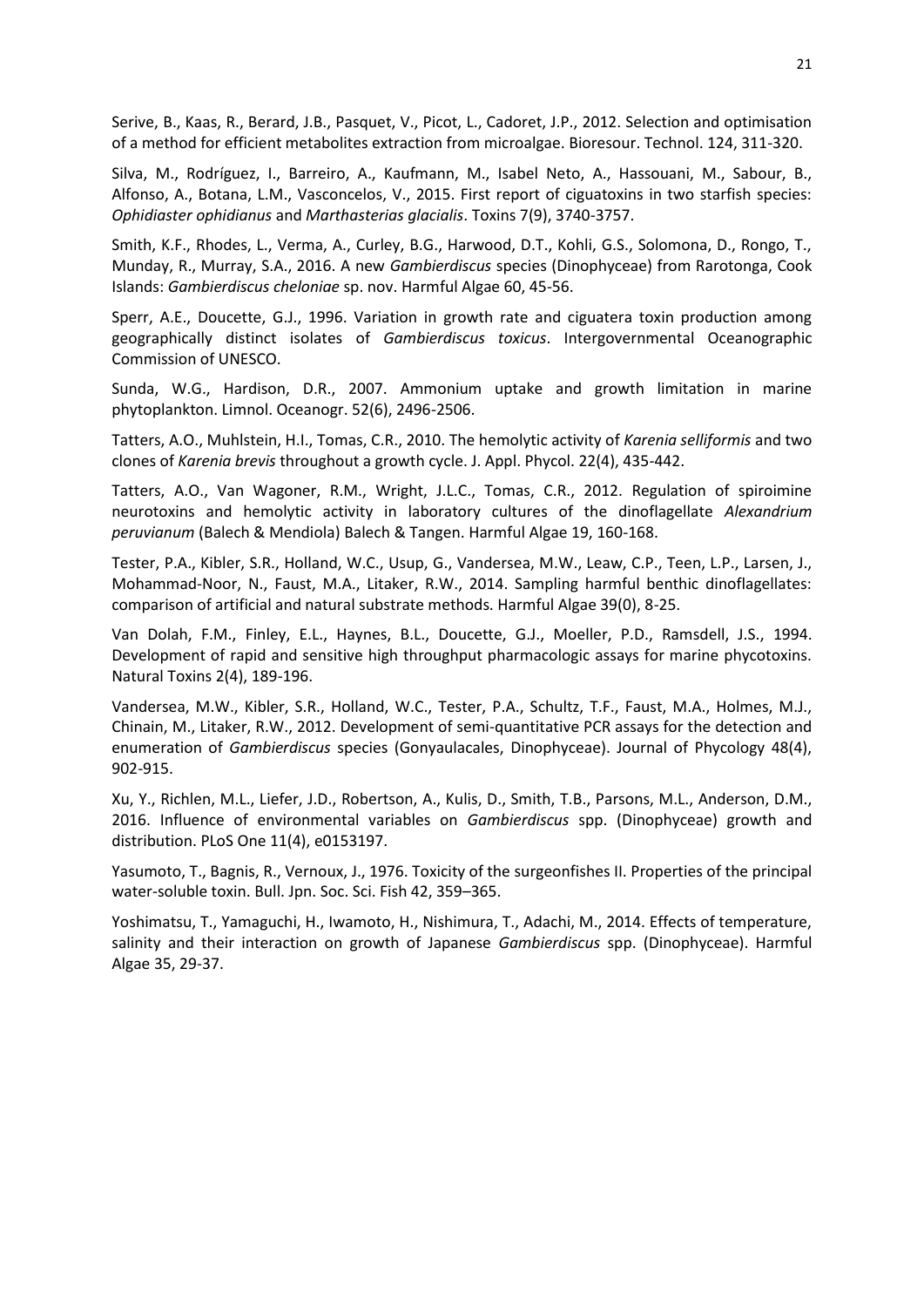# **Figure captions**

Figure 1. Neuro-2a (N2a) cytotoxicity of dichloromethane soluble fractions (DSFs, n=3) of 13 Gambierdiscus strains. Results are expressed in fg CTX3C eq cell<sup>-1</sup>.

**Figure 2.** Hemolytic activity of aq. MeOH soluble fractions (MSFs, n=3) of 13 *Gambierdiscus* strains evaluated by means of a human erythrocyte lysis assay (ELA). Results are expressed in pg MTX eq  $cell^{-1}$ .

**Figure 3.** Plot of log CTX toxicity (fg CTX3C eq  $\mu$ m<sup>-3</sup>) versus MTX toxicity (pg MTX eq  $\mu$ m<sup>-3</sup>).

**Figure 4.** Dendrogram of a hierarchical cluster analysis of 13 *Gambierdiscus* strains based on the following three variables: CTX-toxicity in the DSF (fg CTX3C eq cell<sup>-1</sup>), MTX-toxicity in the MSF (pg MTX eq cell<sup>-1</sup>) and cell biovolume ( $\mu$ m<sup>3</sup> cell<sup>-1</sup>).

**Figure S1**. Sigmoidal dose-response curve of CTX3C and CTX1B standards on the neuro-2a (N2a) assay plotted using GraphPad Prism 6.0 (Hardison et al., 2016). Error bars represent the standard deviation (SD,  $n=12$  for CTX3C,  $n=14$  for CTX1B). The CTX standard used in this study was CTX3C only.

**Figure S2**. Sigmoidal dose-response curve of MTX standard on the human erythrocyte lysis assay (ELA) plotted using GraphPad Prism 6.0. Error bars represent the standard deviation (SD) of four replicates.

# **Table captions**

**Table 1**. Denomination and origin of *Gambierdiscus* strains examined in this study.

**Table 2.** Maximum specific growth rates ( $\mu_{\text{max}}$ , divisions day<sup>-1</sup>) and per-cell CTX- and MTX-toxicity of the *Gambierdiscus* strains cultivated in this study.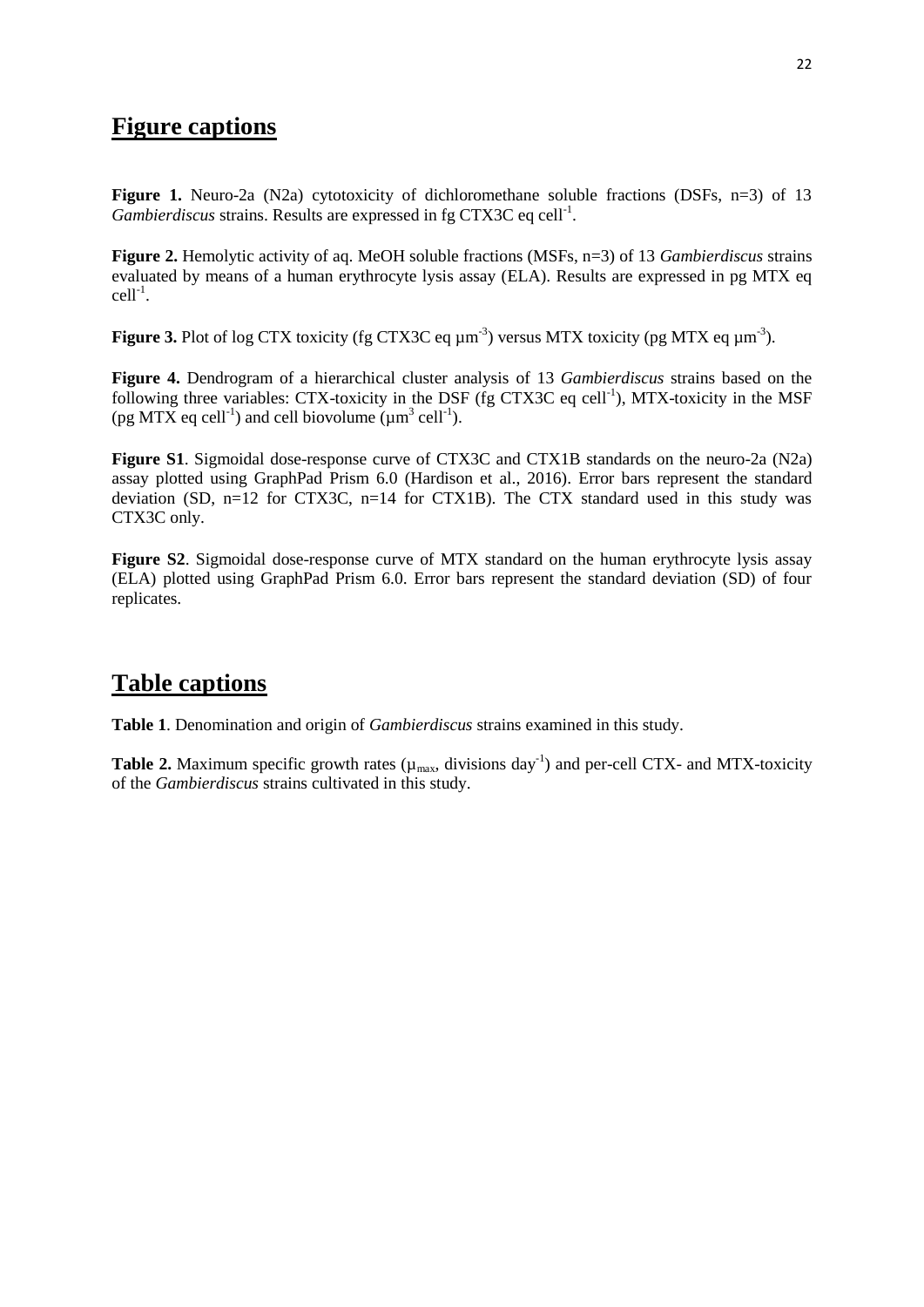# **Figures**

Figure 1. Neuro-2a (N2a) cytotoxicity of dichloromethane soluble fractions (DSFs, n=3) of 13 Gambierdiscus strains. Results are expressed in fg CTX3C eq cell<sup>-1</sup>.



(\*) cultured at the CCFHR laboratory (section 2.2.1). The other strains were cultured at the IFREMER laboratory (Nantes, France) (section 2.2.2).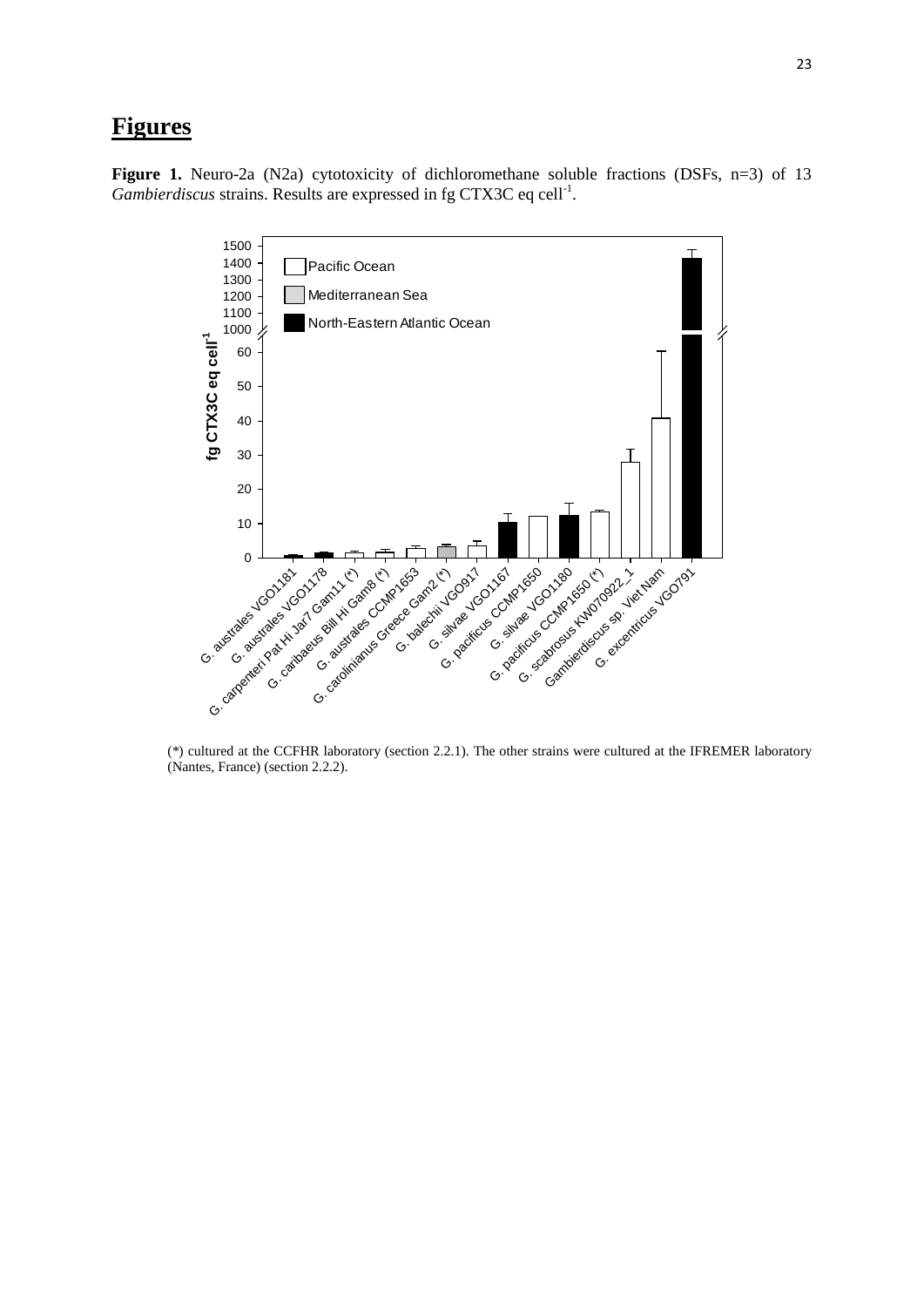**Figure 2.** Hemolytic activity of aq. MeOH soluble fractions (MSFs, n=3) of 13 *Gambierdiscus* strains evaluated by means of a human erythrocyte lysis assay (ELA). Results are expressed in pg MTX eq  $cell^{-1}$ .



(\*) cultured at the CCFHR laboratory (section 2.2.1). The other strains were cultured at the IFREMER laboratory (Nantes, France) (section 2.2.2).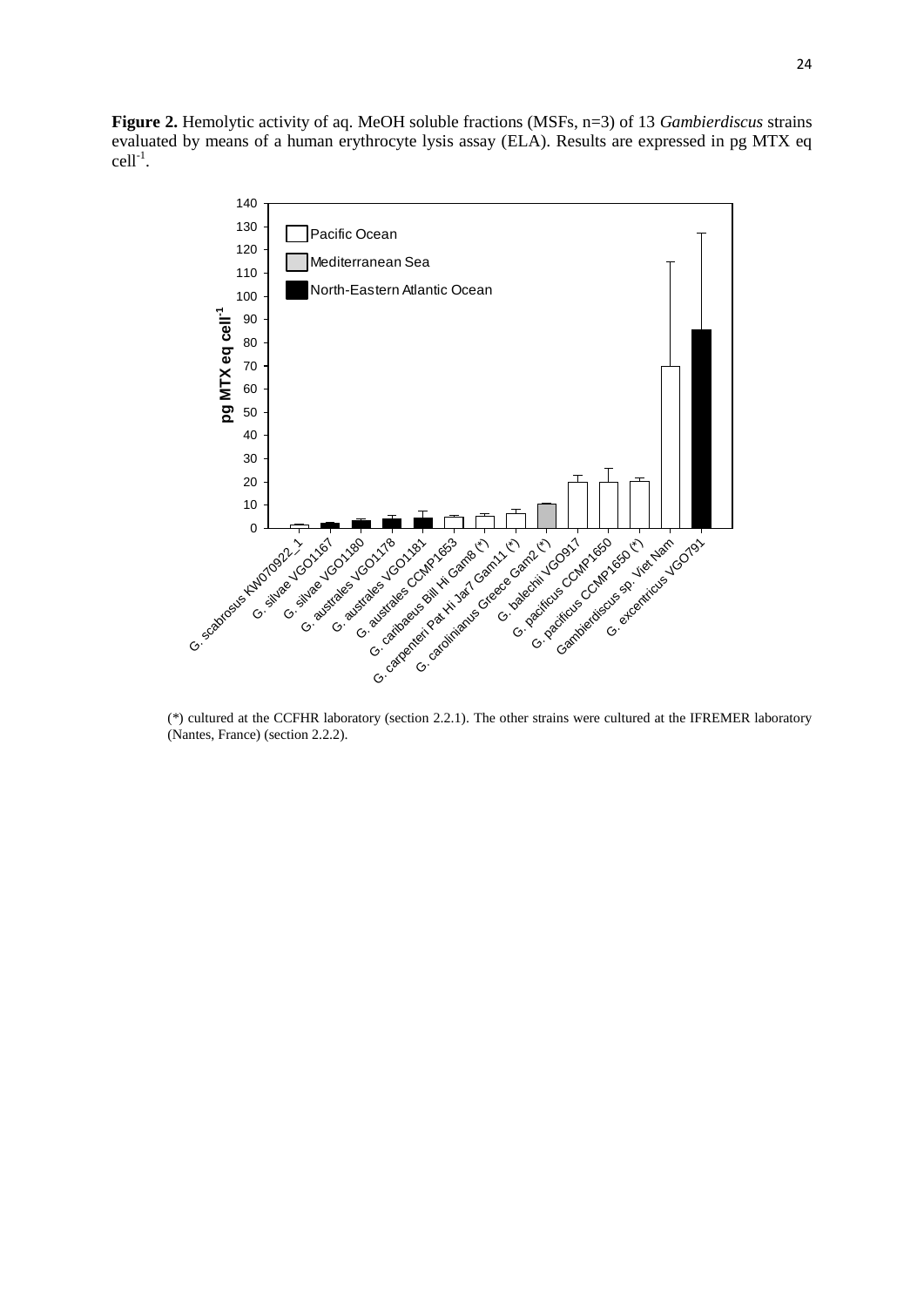

**Figure 3.** Plot of log CTX toxicity (fg CTX3C eq  $\mu$ m<sup>-3</sup>) versus MTX toxicity (pg MTX eq  $\mu$ m<sup>-3</sup>).

(\*) cultured at the CCFHR laboratory (section 2.2.1). The other strains were cultured at the IFREMER laboratory (Nantes, France) (section 2.2.2).

**Figure 4.** Dendrogram of a hierarchical cluster analysis of 13 *Gambierdiscus* strains based on the following three variables: CTX-toxicity in the DSF (fg CTX3C eq cell<sup>-1</sup>), MTX-toxicity in the MSF (pg MTX eq cell<sup>-1</sup>) and cell biovolume ( $\mu$ m<sup>3</sup> cell<sup>-1</sup>).



(\*) cultured at the CCFHR laboratory (section 2.2.1). The other strains were cultured at the IFREMER laboratory (Nantes, France) (section 2.2.2).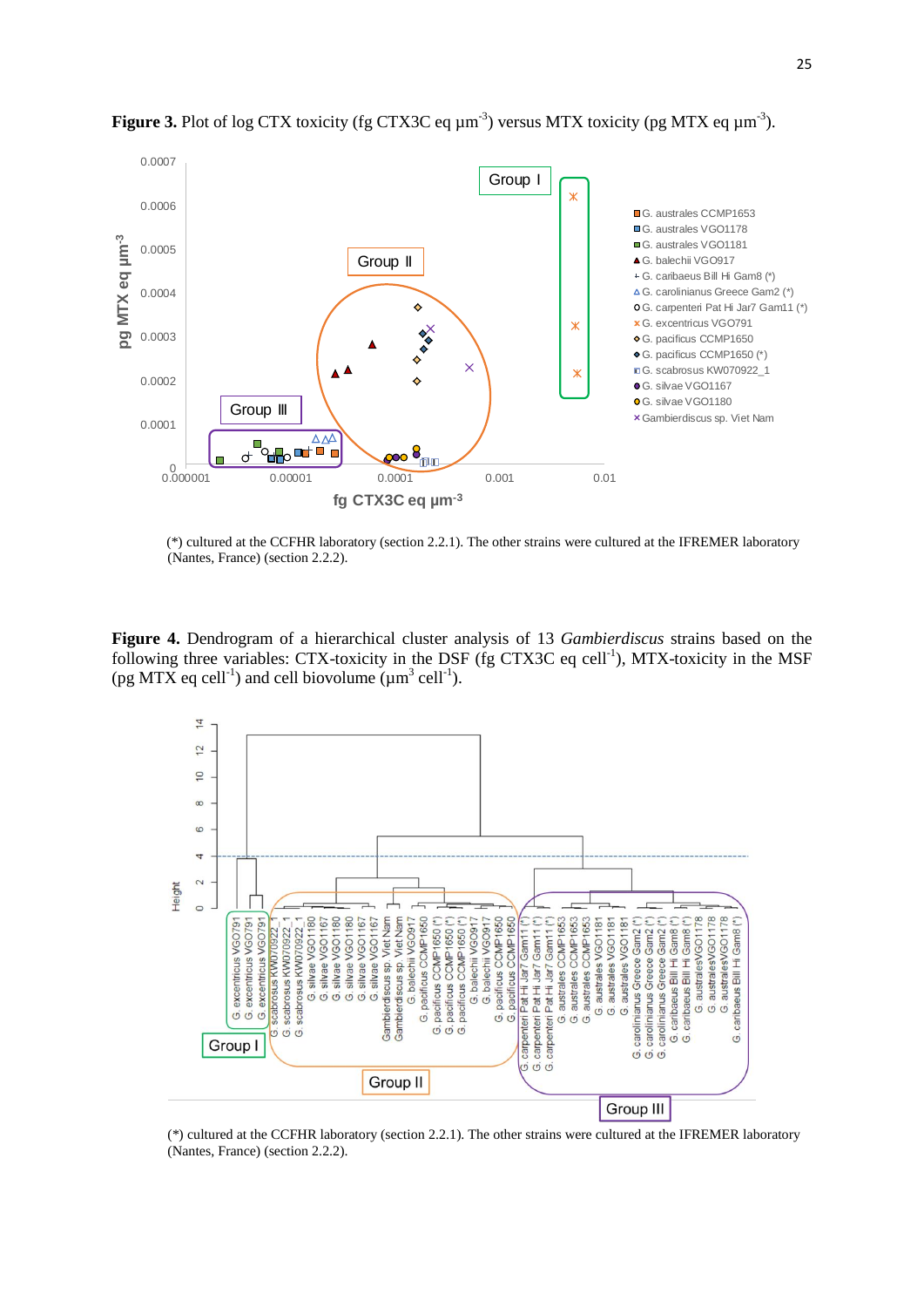# **Tables**

| Location                    | <b>Species / Strain</b>                                                                          | Origin                                                     | <b>Culture</b><br><b>Collection</b> | Reference                                                   |  |
|-----------------------------|--------------------------------------------------------------------------------------------------|------------------------------------------------------------|-------------------------------------|-------------------------------------------------------------|--|
|                             | G. australes / VGO1178 ×                                                                         | Punta Hidalgo,<br>Tenerife, Canary<br>Islands              | CCVIEO <sup>(a)</sup>               | (Fraga and Rodríguez, 2014)                                 |  |
| <b>Atlantic Ocean</b>       | G. australes / VGO1181 $\times$                                                                  | Punta Hidalgo,<br>Tenerife, Canary<br>Islands              | <b>CCVIEO</b>                       | Sequencing of LSU rDNA (D1-D3 region)<br>(GENBANK KY549925) |  |
|                             | G. excentricus / $VGO791$ <sup><math>\times</math></sup>                                         | Punta Hidalgo,<br>Tenerife, Canary<br>Islands              | <b>CCVIEO</b>                       | (Fraga et al., 2011)                                        |  |
|                             | G. silvae / VGO1167 $^{\times}$<br>(species formerly known as G. ribotype 1)                     | Punta Hidalgo,<br>Tenerife, Canary<br>Islands              | <b>CCVIEO</b>                       | (Fraga and Rodríguez, 2014)                                 |  |
|                             | G. silvae / VGO1180 $^{\times}$<br>(species formerly known as G. ribotype 1)                     | Punta Hidalgo,<br>Tenerife, Canary<br>Islands              | <b>CCVIEO</b>                       | (Fraga and Rodríguez, 2014)                                 |  |
| <b>Mediterranean</b><br>Sea | G. carolinianus / Greece Gam2 *                                                                  | Crete, Greece                                              | CCFHR <sup>(b)</sup>                | Species-specific qPCR assays<br>(Vandersea et al., 2012)    |  |
| <b>Pacific Ocean</b>        | G. australes / CCMP1653 (NOAA 24) ×<br>(strain previously reported as T39 strain)                | Tern Island,<br>Hawaii                                     | $NCMA$ <sup>(c)</sup>               | (Babinchak et al., 1986; Litaker et al.,<br>2009)           |  |
|                             | G. balechii / $VGO917*$                                                                          | Manado, Celebes<br>Sea, Indonesia                          | <b>CCVIEO</b>                       | (Bravo et al., 2014; Fraga et al., 2016)                    |  |
|                             | G. caribaeus / Bill Hi Gam8 *                                                                    | Waikiki Beach,<br>Honolulu,<br>Hawaii                      | <b>CCFHR</b>                        | Species-specific qPCR assays<br>(Vandersea et al., 2012)    |  |
|                             | G. carpenteri / Pat Hi Jar7 Gam11 *                                                              | Waikiki Beach,<br>Honolulu,<br>Hawaii                      | <b>CCFHR</b>                        | Species-specific qPCR assays<br>(Vandersea et al., 2012)    |  |
|                             | G. pacificus / CCMP1650 (NOAA 9) $*$ $*$                                                         | Moorea, Society<br>Islands, French<br>Polynesia            | <b>NCMA</b>                         | (Litaker et al., 2009)                                      |  |
|                             | G. scabrosus / KW070922 $1$ <sup>x</sup><br>(species formerly known as Gambierdiscus sp. type 1) | Kashiwa-jima<br>Island, Otsuki,<br>Kochi, Japan            | $KU^{(d)}$                          | (Nishimura et al., 2013; Nishimura et al.,<br>2014)         |  |
|                             | Gambierdiscus sp. / Viet Nam ×<br>(strain reported as G. toxicus Vietnam)                        | Cau Island, Binh<br>Thuan, South<br>China Sea, Viet<br>Nam | VNIO <sup>(e)</sup>                 | (Roeder et al., 2010)                                       |  |

**Table 1**. Denomination and origin of *Gambierdiscus* strains examined in this study.

 $*$  = strains cultured at the CCFHR laboratory (Beaufort, NC, USA) (section 2.2.1).

 $x =$  strains cultured at the IFREMER laboratory (Nantes, France) (section 2.2.2).

(a) Culture Collection of Harmful Microalgae of IEO (CCVIEO), Centro de Vigo, Vigo, Spain.

(b) National Oceanographic and Atmospheric Administration (NOAA), Center for Coastal Fisheries Habit Research (CCFHR), Beaufort, NC, USA.

(c) Provasoli – Guillard National Center for Marine Algae and Microbiota (NCMA), Bigelow Laboratory for Ocean Sciences, East Boothbay, Maine, USA.

(d) Kochi University (KU), Kochi, Japan.

(e) Viet Nam National Institute of Oceanography (VNIO, VAST), Vinh Nguyen, Nha Trang, Viet Nam.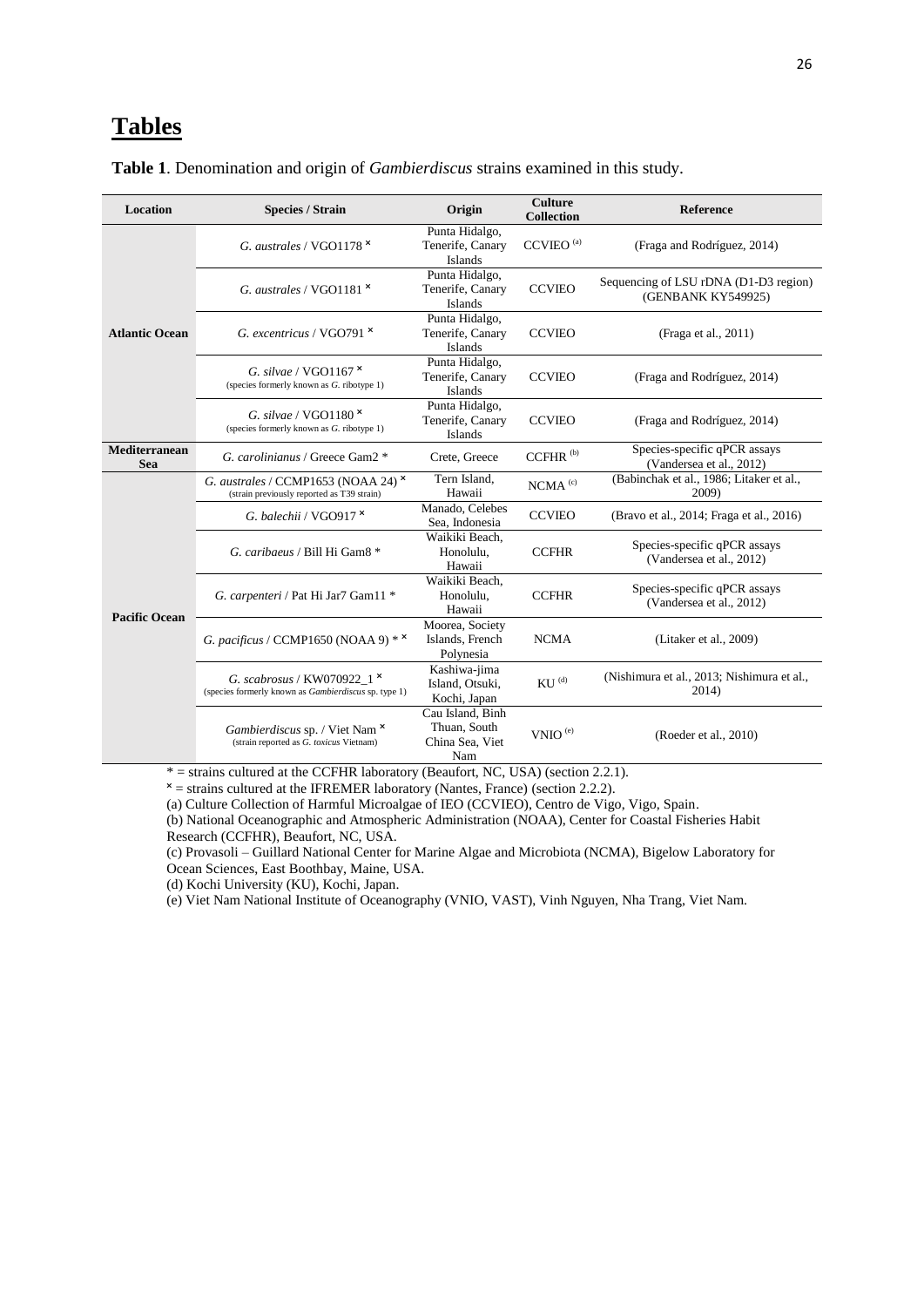| Location                           | <b>Species / Strain</b>                       | $\mu_{\text{max}}$ (divisions<br>$day^{-1}$ + RSD | $\mathbf{R}^2$ |  | n daystot        | $ESV \pm RSD$ (n=3)<br>$(\mu m^3$ cell <sup>-1</sup> x 10 <sup>5</sup> ) | DSF: fg CTX3C<br>eq cell <sup>-1</sup> $\pm$ SD<br>$(n=3)$ | $MSE:$ pg MTX<br>eq cell <sup>-1</sup> $\pm$ SD<br>$(n=3)$ |
|------------------------------------|-----------------------------------------------|---------------------------------------------------|----------------|--|------------------|--------------------------------------------------------------------------|------------------------------------------------------------|------------------------------------------------------------|
| <b>Atlantic Ocean</b>              | $G.$ australes /<br>VGO1178                   | N <sub>D</sub>                                    |                |  |                  | $1.57 \pm 0.3\%$                                                         | $1.4 \pm 0.4$                                              | $4.3 \pm 1.2$                                              |
|                                    | $G.$ australes /<br>VGO1181                   | N <sub>D</sub>                                    |                |  |                  | $1.24 \pm 1.2\%$                                                         | $0.6 \pm 0.3$                                              | $4.7 \pm 2.8$                                              |
|                                    | G. excentricus /<br>VGO791                    | $0.099 \pm 2.59\%$                                | 0.993 13       |  | 67               | $2.69 \pm 1.3\%$                                                         | $1,426 \pm 55$                                             | $85.7 \pm 41.5$                                            |
|                                    | G. silvae / $VGO1167$                         | ND                                                |                |  |                  | $0.93 \pm 7.6\%$                                                         | $10.3 \pm 2.7$                                             | $2.2 \pm 0.3$                                              |
|                                    | G. silvae / VGO1180                           | N <sub>D</sub>                                    |                |  | $1.02 \pm 0.7\%$ | $12.4 \pm 3.6$                                                           | $3.3 \pm 0.9$                                              |                                                            |
| <b>Mediterranean</b><br><b>Sea</b> | G. carolinianus /<br>Greece Gam2 $(*)$        | $0.129 \pm 4.77\%$                                | 0.971 15       |  | 78               | $1.55 \pm 0.2\%$                                                         | $3.3 \pm 0.6$                                              | $10.6 \pm 0.4$                                             |
| <b>Pacific Ocean</b>               | G. australes /<br><b>CCMP1653</b>             | $0.149 \pm 4.29\%$                                | 0.980 13       |  | 53               | $1.37 \pm 0.5\%$                                                         | $2.7 \pm 0.9$                                              | $5.0 \pm 0.5$                                              |
|                                    | G. balechii / VGO917                          | $0.100 \pm 4.46\%$                                | 0.979 13       |  | 53               | $0.82 \pm 0.5\%$                                                         | $3.4 \pm 1.5$                                              | $19.9 \pm 2.9$                                             |
|                                    | G. caribaeus / Bill Hi<br>Gam $8$ (*)         | $0.175 \pm 1.81\%$                                | 0.996 15       |  | 78               | $1.64 \pm 2.4\%$                                                         | $1.6 \pm 1.0$                                              | $5.3 \pm 1.0$                                              |
|                                    | G. carpenteri / Pat Hi<br>Jar7 Gam $11$ $(*)$ | $0.141 \pm 5.59\%$                                | 0.964 14       |  | 68               | $2.24 \pm 0.8\%$                                                         | $1.4 \pm 0.6$                                              | $6.3 \pm 1.9$                                              |
|                                    | G. pacificus /<br><b>CCMP1650</b>             | $0.226 \pm 5.07\%$                                | 0.950 13       |  | 53               | $0.74 \pm 0.7\%$                                                         | $12.1 \pm 0.0$                                             | $20.1 \pm 5.9$                                             |
|                                    | G. pacificus /<br>CCMP1650 $(*)$              | $0.244 \pm 2.59\%$                                | 0.991 15       |  | 73               | $0.70 \pm 2.2\%$                                                         | $13.5 \pm 0.4$                                             | $20.3 \pm 1.6$                                             |
|                                    | G. scabrosus /<br>KW070922_1                  | $0.140 \pm 1.84\%$                                | 0.996 15       |  | 77               | $1.04 \pm 0.4\%$                                                         | $27.9 \pm 3.8$                                             | $1.5 \pm 0.2$                                              |
|                                    | Gambierdiscus sp. /<br>Viet Nam               | $0.124 + 2.42\%$                                  | 0.992 15       |  | 74               | $1.21 \pm 4.0\%$                                                         | $40.8 + 19.6$                                              | $70.0 \pm 44.8$                                            |

**Table 2.** Maximum specific growth rates ( $\mu_{\text{max}}$ , divisions day<sup>-1</sup>) and per-cell CTX- and MTX-toxicity of the *Gambierdiscus* strains cultivated in this study.

(\*) = cultured at the CCFHR laboratory (Beaufort, NC, USA) (section 2.2.1). The other strains were cultured at the IFREMER laboratory (Nantes, France) (section 2.2.2).

 $days_{tot}$  = the total duration of the culture throughout the study expressed in days.

 $DSF =$  dichloromethane soluble fraction

MSF = aqueous methanol soluble fraction

 $ESV = Estimated Spherical Volume (Multisizer<sup>TM</sup> 3 Coulter Counter®).$ 

ND = not determined.

RSD = Relative Standard Deviation.

SD = Standard Deviation.